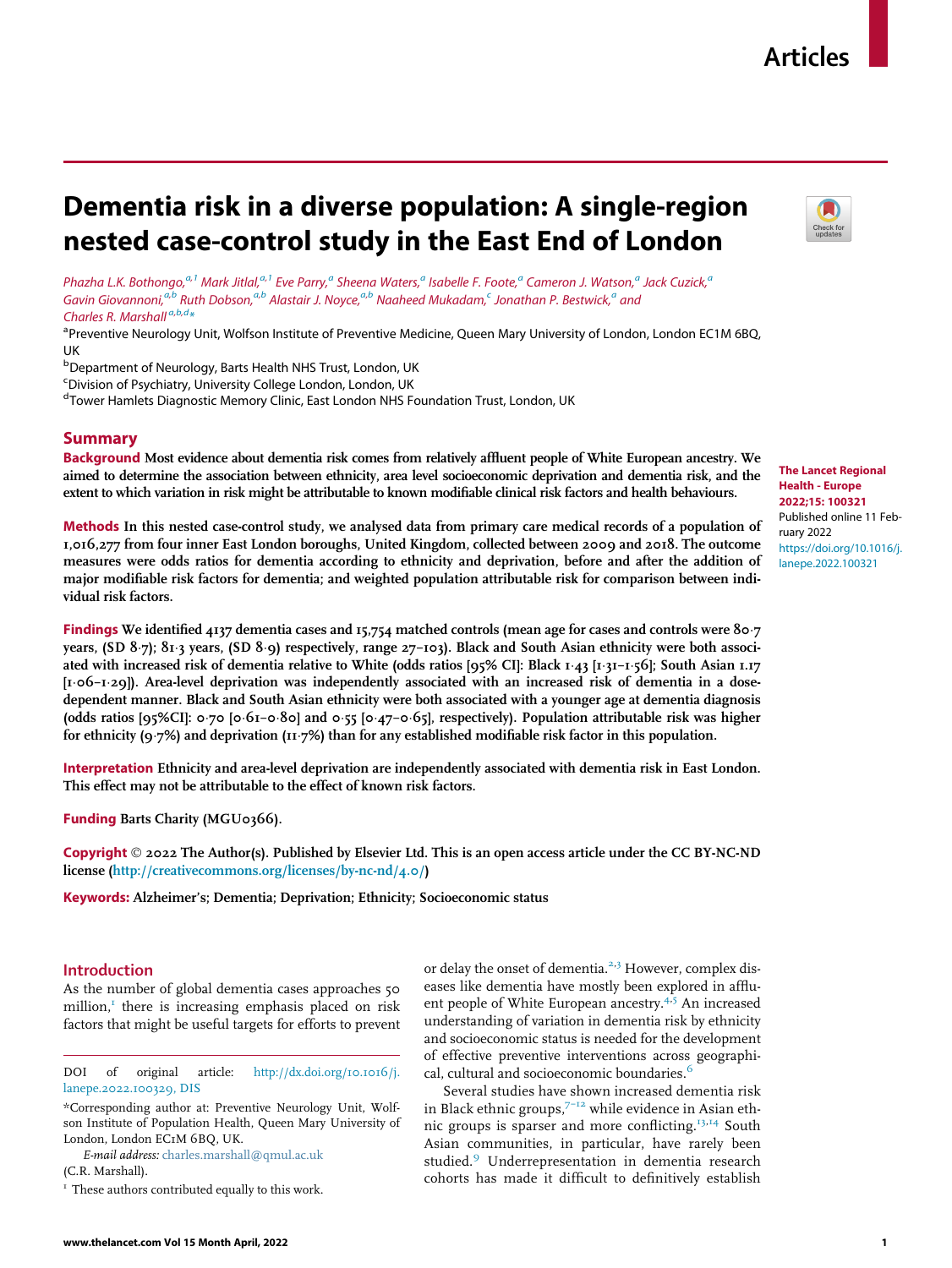## Research In context

#### Evidence before this study

We searched Medline and Embase databases on 17th March 2020 using the terms "deprivation", "socioeconomic status", "nationality", "race", "ethnicity", "ethnic group", "Alzheimer's disease" and "dementia". Previous studies have found that Black people in the UK and the USA develop dementia at a younger age on average and have an increased odds of dementia diagnosis compared to White people. It has been hypothesized that increased risk of dementia in Black people is due to the influence of vascular risk factors such as hypertension and diabetes, and socioeconomic deprivation. Most dementia studies underrepresent those from minoritized ethnic groups and more deprived backgrounds and so the importance of these factors is often overlooked. We used the 2020 report of the Lancet Commission to select modifiable risk factors to explore in our population. This study states that together 12 modifiable risk factors (less education, hypertension, hearing impairment, smoking, obesity, depression, physical inactivity, diabetes, alcohol, head injury, air pollution and low social contact) account for 40% of dementia cases worldwide, which highlight potential targets to prevent or delay the onset of the disease.

#### Added value of this study

Both Black and South Asian people in East London are at higher risk of dementia than their White counterparts and are diagnosed at a younger age on average. Ethnicity and area-level deprivation are independently associated with dementia risk, and this cannot be attributed to the influence of major modifiable risk factors such as hypertension and diabetes. In this deprived multiracial urban population, ethnicity and deprivation have higher population attributable fractions for dementia than established modifiable risk factors.

#### Implications of all the available evidence

Ethnicity and area-level deprivation are associated with variation in dementia risk through unknown mechanisms. Policies aimed at reducing population burden of dementia will need to address any structural factors underlying this variation in dementia risk to minimise brain health inequalities.

the mechanisms responsible for variation by ethnicity, but it has been hypothesised that ethnicity acts as a proxy for other risk factors (including access to health services, differential burden of vascular risk factors, racism and socioeconomic deprivation).<sup>[10](#page-13-10)[,15,](#page-13-11)[16](#page-13-12)</sup> However, pooled evidence does not clearly demonstrate that these factors are sufficient to account for differences in dementia risk.<sup>[12](#page-13-13)</sup> Improving our understanding of the role of ethnicity in dementia, and diversifying

representation in dementia research cohorts are urgent unmet needs.<sup>[17](#page-13-14)</sup>

We sought to evaluate the relationships between ethnicity, area level socioeconomic deprivation and dementia risk in the diverse and deprived population of the East End of London. We hypothesised that dementia risk would vary by ethnicity and that this would be independent of socioeconomic status and modifiable risk factors. We further hypothesised that age at dementia diagnosis would vary by ethnicity. Finally, we aimed to demonstrate the relative impact of dementia risk factors in this population, expressed as weighted population attributable risk.

## **Methods**

#### Study design and data sources

We performed a nested case-control study using data extracted from EMIS electronic health care records for the SHARE project (Secure Health Analysis and Research in East London) on 6th February 2018. The data included demographic information, diagnoses, important comorbidities, free text, and clinical measurements, all with dates. Health records are of 1,016,277 adults from 170 primary care practices across 4 Clinical Commissioning Groups (CCGs) in East London: Hackney & City of London, Newham, Tower Hamlets, and Waltham Forest. 98% of all adult patients registered with a primary care provider in the region are included in this dataset.

Selection of cases and controls. Due to the cross-sectional retrospective nature of our dataset, we chose a nested case-control design. We were able to define exposures as those measured prior to the outcome occurring, thus allowing matching between cases and controls at the time of the outcome event (i.e. age at dementia diagnosis).

Patients with a recorded and dated diagnosis on their GP record of all-cause dementia, made between July 2009 and January 2018, were selected as cases. A diagnosis of dementia was defined as the presence in the patient's record of any Read codes for dementia as a diagnosis, symptom, or referral (see Supplementary Table 1 for Read codes). We excluded those with undated diagnoses of dementia due to concerns about the reliability of these data, and because we required a date of diagnosis to define exposures occurring prior to diagnosis. We did not have an age cut-off for selecting cases and controls, due to concerns about introducing bias if younger onset dementia was disproportionately represented in some ethnicities or strata of deprivation. The youngest age at which a case was diagnosed was 27 years, with  $87$  cases below 60 years old (% of cases = 2.1), and the oldest at 103 years. We defined all-cause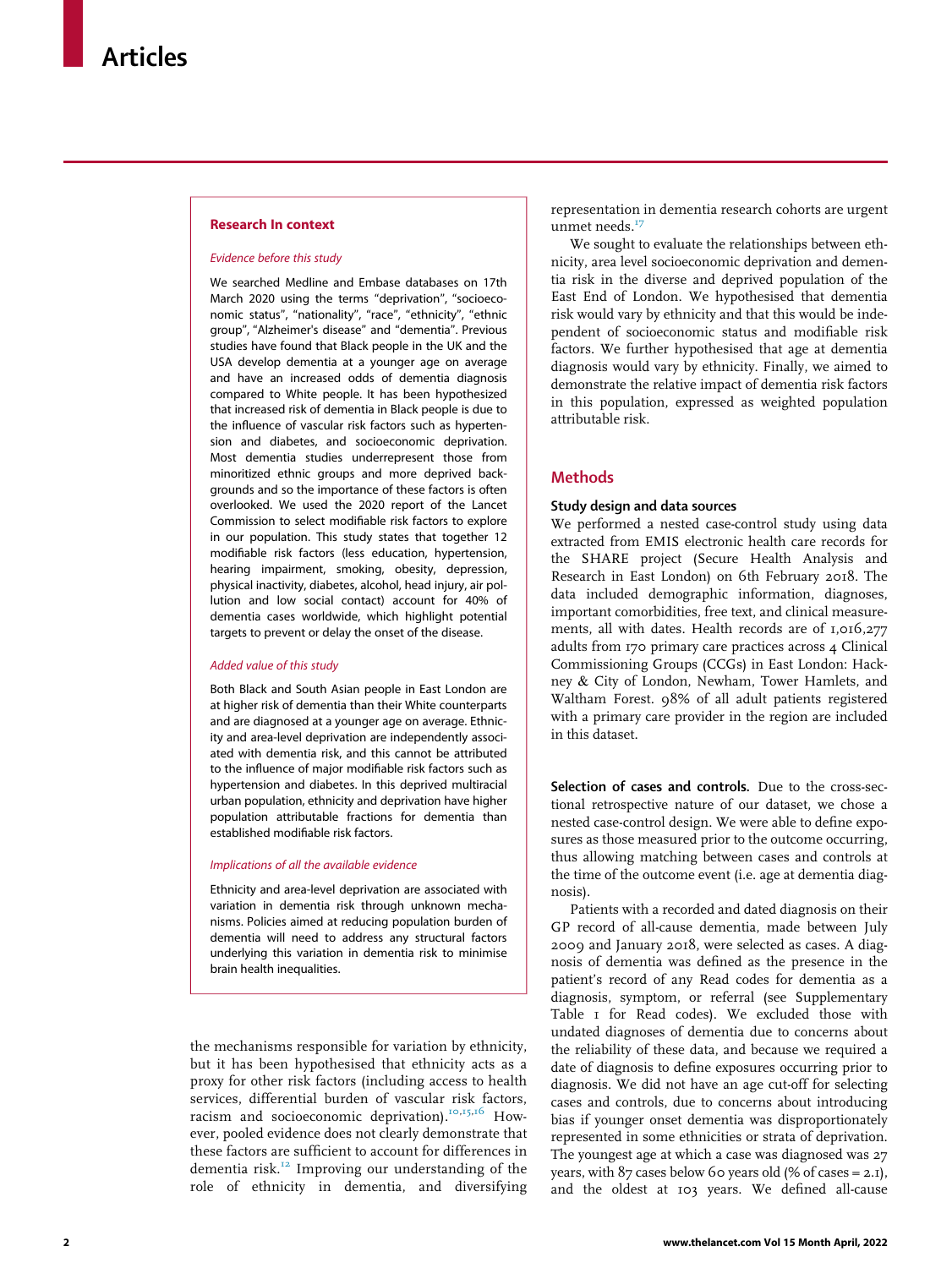dementia collectively because accuracy for all-cause dementia coding in UK primary care records is high (around 87%), whereas the accuracy for specific dementia diagnoses is much lower, $18$  and because most evidence on modifiable risk factors comes from all-cause dementia studies.<sup>[2](#page-13-1)</sup> In total, 4138 cases were identified but one female case (aged 105 years) had no matching controls and was dropped, leaving 4137 cases in the matched case-control analysis.

Individual matching was done whereby each case was randomly matched to a maximum of four controls, selected from the same dataset, based on gender and year of birth. Patients that had an undated dementia diagnosis or a diagnosis of any other chronic neurological condition (see Supplementary Table 2 for Read codes) were excluded as controls (we did not exclude chronic neurological conditions from cases since many of these diseases are causes of dementia). 3746 dementia cases were successfully matched to four controls, 379 to 2 controls, and 12 to 1 control giving a total of 15,754 controls. Cases with fewer controls were primarily older ( $\ge$  90 years), female and more deprived (IMD 1-2).

Definition of factors of interest. Age. As the relationship between age and dementia risk is highly nonlinear, we treated age as a categorical variable using the following age groups: <65, 65–69, 70–74, 75–79, 80–84, 85–  $89, >00$ 

Ethnicity. Ethnicity was defined by self-report according to UK census categories: White (including English, Welsh, Scottish, Northern Irish, British, Irish, Gypsy or Irish Traveller, any other White background); Black (including African, Caribbean and any other Black, African or Caribbean Background); South Asian (including Indian, Pakistani, and Bangladeshi); Other (any other specified ethnicity including mixed ethnicities); and Unknown.

Index of Multiple Deprivation (IMD). Area level deprivation was defined using IMD, the official measure of relative deprivation for small areas in England. It ranks every Lower Layer Super Output Area (LSOA; a geographical area comprising approximately 1500 residents and 650 households), incorporating seven aspects of deprivation: income (22.5%), employment (22.5%), health and disability (13.5%), education, skills and training (13.5%), barriers to housing and services (9.3%), living environment (9.3%), and crime (9.3%). This ranking was used to assign each participant to a national IMD decile. Further information can be found at: [https://www.gov.uk/](https://www.gov.uk/government/statistics/english-indices-of-deprivation-2019) [government/statistics/english-indices-of-deprivation-](https://www.gov.uk/government/statistics/english-indices-of-deprivation-2019)[2019](https://www.gov.uk/government/statistics/english-indices-of-deprivation-2019) .

Major modifiable risk factors. We selected modifiable risk factors identified by the Lancet Commission.<sup>[2](#page-13-1)</sup> Data were not available for four of these (less education, less physical activity, social isolation, and air pollution). The remaining eight risk factors (obesity, depression, diabetes, head injury, hearing loss, high alcohol intake, hypertension, and smoking) were categorised as (1) never recorded, (2) first recorded at any life stage prior to dementia diagnosis (or for controls prior to the date of diagnosis of their matched case), (3) first recorded after dementia diagnosis, or  $(4)$  unknown ([Table 1](#page-4-0)). The Unknown category was used where data were missing, where there was no date of recording, or when the age at which the risk factor was measured fell below a clinically relevant or meaningful threshold  $(BMI < I8$  years, smoking < 12 years; hypertension, diabetes, depression, hearing loss, alcohol, and head injury all aged  $\leq$  0 years). For all analyses, the comparison of interest was between the risk factor never having been recorded and having been recorded prior to dementia diagnosis; the other two categories were treated as covariates of no interest.

Modifiable risk factors were defined as follows: type II diabetes, depression, hypertension, high alcohol intake, head injury, and hearing loss were defined by the presence of a recorded diagnosis (see Supplementary Tables 3–8 for Read codes), hearing loss was also defined by a referral for assessment of reported hearing difficulty. Smoking status was defined as current, previous, or never having smoked. Body mass index (BMI) was calculated using height and weight measurements and participants were categorised as Overweight/Obese (BMI 25.0-50.okg/m<sup>2</sup>), Normal weight (BMI 20.0-24  $9\text{kg/m}^2$ ), or Underweight (10 0-19  $9\text{kg/m}^2$ ). Where height was outside the range of 85–250 cm, weight was outside the range of 9–250kg, or BMI was outside the range of 10-50 $\text{kg/m}^2$ , these data were deemed likely to be spurious and were reclassified as Unknown.

We used a chi squared test to compare the proportion of subjects with exposure to each risk factor between ethnic groups.

Missing data. Of the 19,896 participants in the matched analysis, the only completed observed variables were age and gender, other variables had missingness that fell below ten percent [\(Table 1](#page-4-0)). Missing data in were categorised as unknown and treated as a separate level in all analyses. As a sensitivity analysis, we repeated the analyses with multiple imputation (MI), using the "mice" R package, $19$  following confirmation that data were missing at random (MAR). MI creates  $m$ > 1 complete datasets, in our case five, where the distribution of observed data/variables is used to estimate plausible values for missing data. Logistic regression models were then fitted to each complete dataset. The m results were pooled into a final estimate with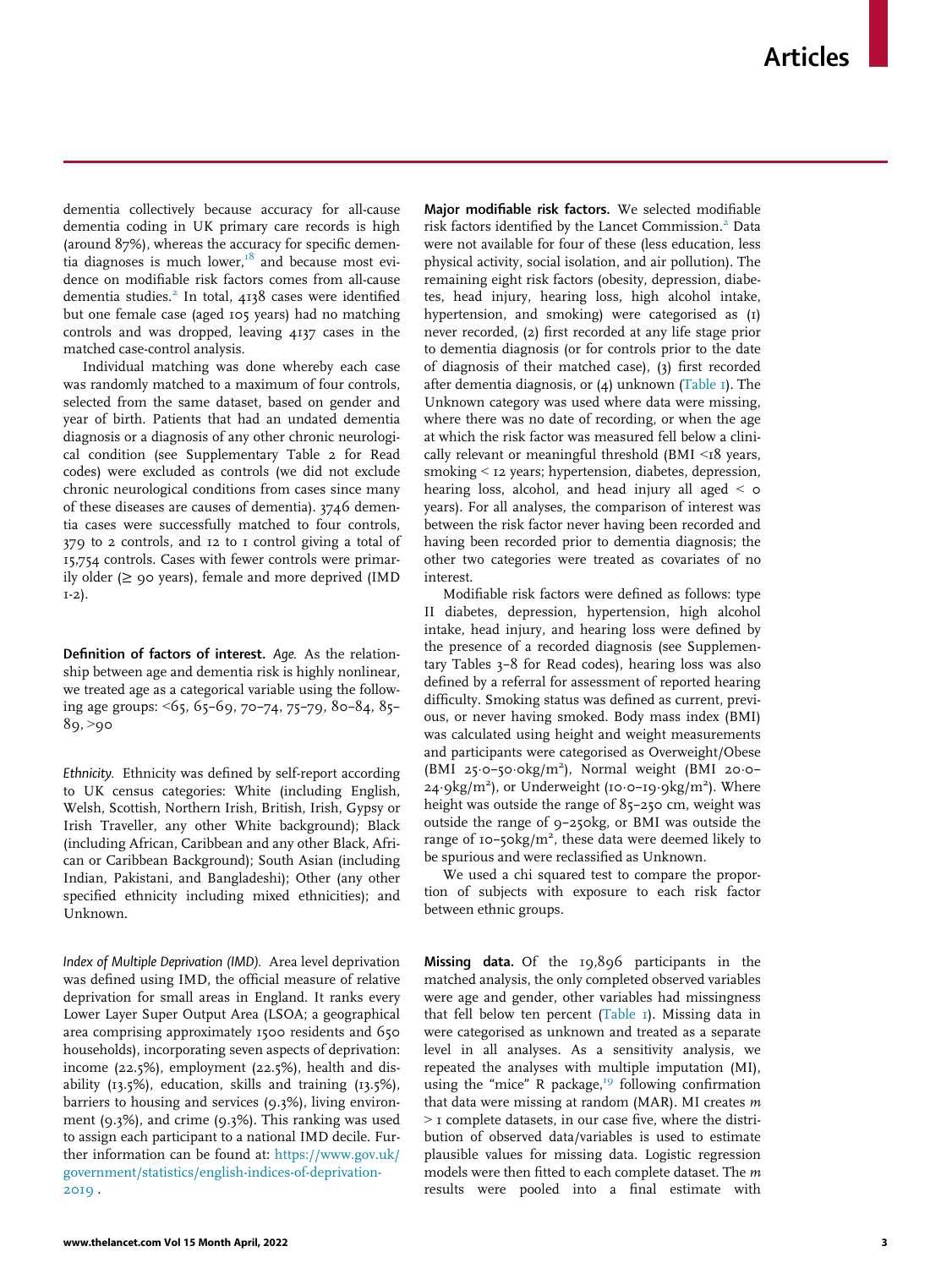computation of the total variance over the repeated anal-yses by using Rubin's Rule (1987).<sup>[20](#page-13-17)</sup>

#### Statistical modelling

Logistic regression models. We used conditional logistic regression analysis to estimate odds ratios for dementia for each factor of interest ([Table 2](#page-6-0)). We modelled the association of ethnic group and deprivation decile with odds of dementia, adjusting for age and gender (Matched Model 1). We then added modifiable risk factors to the model as covariates (Matched Model 2). As a sensitivity analysis, we built a multivariable model fully adjusted for all covariates (age, gender, and modifiable risk factors) using the entire population of potential controls (Unmatched Model).

Interaction testing. Within the matched case-control analysis, we explored pairwise multiplicative interactions of ethnicity and deprivation with each other, and with each modifiable risk factor found to have a significant effect in the preceding models, correcting for multiple comparisons. The fit of the model with the addition of each interaction term was assessed using the Akaike information criterion. We used the Benjamini-Hochberg test, to correct for pairwise interaction tests, with a pre-specified alpha of 0.05 (Supplementary Table 9). Where significant interactions were identified, post hoc testing was used to identify which subject group(s) were responsible for the effect.

We also examined for an additive interaction of ethnicity and deprivation in the matched-case control analysis, using a binarized deprivation classification (IMD deciles 1-2 vs IMD deciles 3-10) where the relative excess risk due to interaction (RERI) was estimated.

Association of ethnicity and deprivation with age at dementia diagnosis. To determine the effects of ethnicity and deprivation on age group at diagnosis of dementia we built a cumulative model, with age group at diagnosis as the response variable and gender, ethnicity and deprivation decile as explanatory variables [\(Table 4](#page-8-0)).

Calculation of population attributable risk. To allow comparison of the importance of individual risk factors within previous work in less diverse populations, $2$  we estimated the weighted population attributable risk (PAR) for each factor of interest ([Table 5](#page-8-1)). Individual unweighted PARs were initially calculated for each vari-able in turn, using Levin's formula<sup>[21](#page-13-18)</sup> and their ORs adjusted for all covariates in the unmatched population (which approximates risk ratio for the rare outcome of dementia). All the factors of interest were dichotomised as follows: (1) ethnicity: White vs. Minoritized Ethnicity (Black, South Asian, and Other); (2) deprivation: remainder of quintiles vs. most deprived quintile; 3) modifiable risk factors: never present vs. present prior to diagnosis.

To calculate PAR estimates for interrelated risk factors, we weighted the PAR by factor communality. We calculated a tetrachoric correlation matrix for the factors of interest, which was used to conduct a principal component analysis. Communality for each measured variable was calculated as the square of the loadings of the first principal component, which had eigenvalue  $\geq$  1. We then calculated weighted PAR as follows:

Weight  $(w) = 1 -$  communality

## Overall PARweighted

$$
= \boldsymbol{\mathrm{I}} \!-\! \big[(\boldsymbol{\mathrm{I}} \!-\! \boldsymbol{\mathrm{w}} \times \boldsymbol{\mathrm{P}} \boldsymbol{A} \boldsymbol{R}_{\boldsymbol{\mathrm{1}}})(\boldsymbol{\mathrm{I}} \!-\! \boldsymbol{\mathrm{w}} \times \boldsymbol{\mathrm{P}} \boldsymbol{A} \boldsymbol{R}_{\boldsymbol{\mathrm{2}}})(\boldsymbol{\mathrm{I}} \!-\! \boldsymbol{\mathrm{w}} \times \boldsymbol{\mathrm{P}} \boldsymbol{A} \boldsymbol{R}_{\boldsymbol{\mathrm{3}}})... \big]
$$

Individual PARweighted

$$
= \frac{Individual \text{ } PAR_{unweighted}}{\Sigma (Individual \text{ } PAR_{unweighted})} \times Overall \text{ } PAR_{weighted}
$$

#### **Software**

All statistical analyses were performed in R (v3.6.0). This research was supported by the High-Performance Cluster computing network hosted by Queen Mary University of London.

#### Role of the funding source

This research was funded by a grant from Barts Charity (MGU0366). The funder of the study had no role in study design, data collection, data analysis, data interpretation, or writing of the report. All authors had full access to all the data in the study and the corresponding author had final responsibility for the decision to submit for publication.

## Results

#### Population demographics

Demographic and modifiable risk factor characteristics are summarised in [Table 1.](#page-4-0) Dementia cases and controls were well-matched for age (mean age for cases: 80.7 years, (SD) 8 $\cdot$ 7; controls: 81 $\cdot$ 3 years, (SD) 8 $\cdot$ 9), and gender (female cases:  $60.3\%$ , n = 2494; female controls: 59 $(4\%, n = 9354)$ . The ethnic composition of the entire population was consistent with UK census estimates for the region (White: 43.7%, n = 440,812; Black: 13.3%,  $n = 134,297$ ; South Asian: 21.5%,  $n = 216,408$ ). There were low levels of missing ethnicity data for matched analysis (cases:  $6.4\%$ , n =  $265$ ; controls:  $5.4\%$ , n =  $845$ ). There were high levels of deprivation, with 45%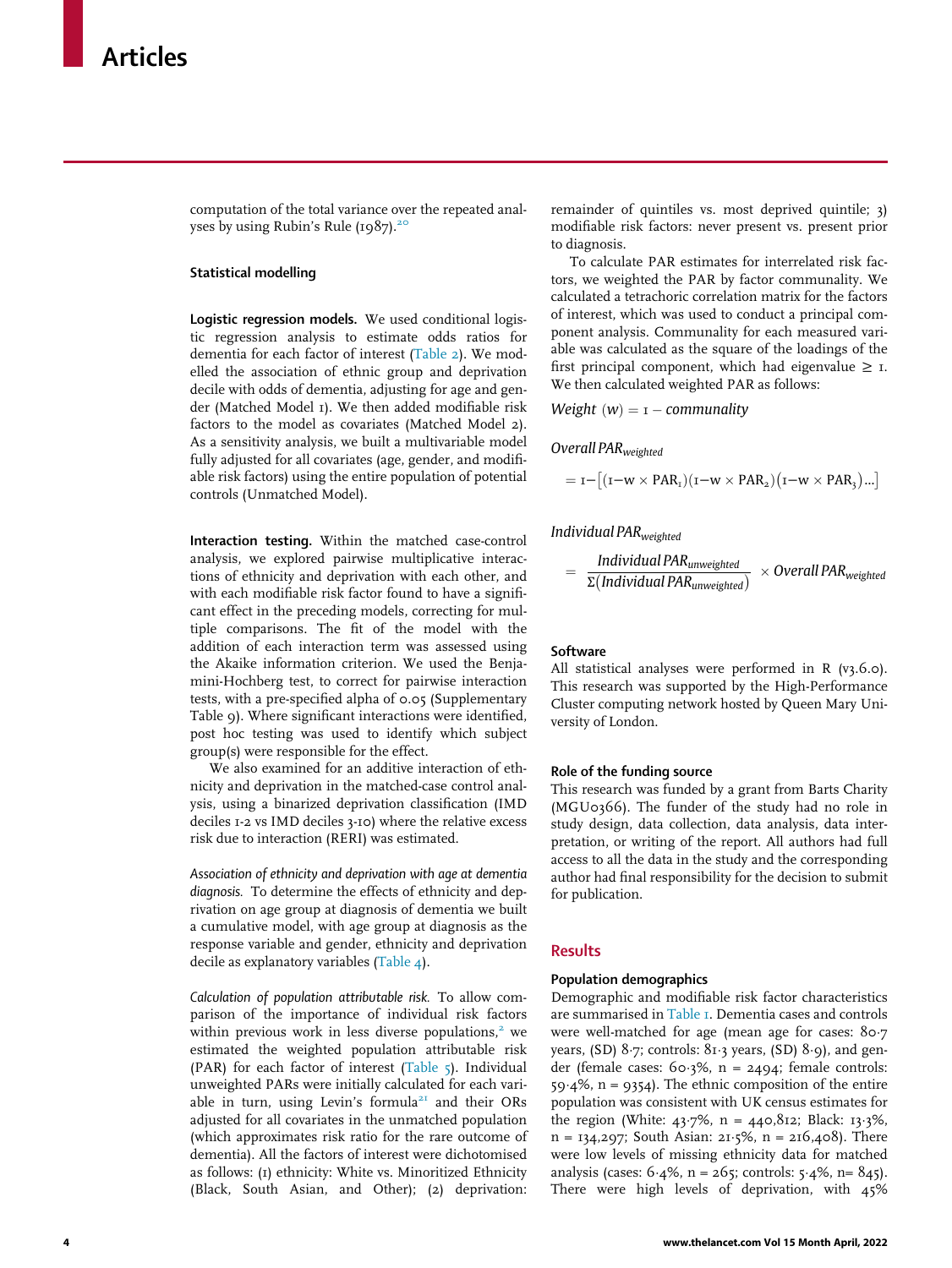<span id="page-4-0"></span>

| <b>Characteristics</b>                 | <b>Factors</b>         | Dementia Cases,<br>n = 4,137, n (%) | <b>Matched Controls,</b><br>n= 15,754, n (%) | <b>Entire Population,</b><br>n = 1,016,277, n (%) |
|----------------------------------------|------------------------|-------------------------------------|----------------------------------------------|---------------------------------------------------|
| Age, mean (SD)                         |                        | 80.7(8.7)                           | 81.3(8.9)                                    | 40.5(15.4)                                        |
| Age                                    | $<$ 65                 | 195(4.7)                            | 780(5.0)                                     | 926,867 (91.2)                                    |
|                                        | 65-69                  | 208(5.0)                            | 832(5.3)                                     | 29,544 (2.9)                                      |
|                                        | 70-74                  | 329(8.0)                            | 1,316 (8-4)                                  | 21,246(2.1)                                       |
|                                        | 75-79                  | 749 (18-1)                          | 2,996 (19.0)                                 | 16,421(1.6)                                       |
|                                        | 80-84                  | 1,021(24.7)                         | 4,084(25.9)                                  | 11,916(1.2)                                       |
|                                        | 85-89                  | 981(23.7)                           | 3,924 (24.9)                                 | 6,831(0.7)                                        |
|                                        | $90+$                  | 654(15.8)                           | 1,822(11.6)                                  | 3,452(0.3)                                        |
| Gender                                 | Female                 | 2,494(60.3)                         | 9,354 (59.4)                                 | 496,577 (48.9)                                    |
|                                        | Male                   | 1,643 (39.7)                        | 6,400(40.6)                                  | 519,686 (51.1)                                    |
|                                        | Unknown                |                                     |                                              | 14 $(0.1)$                                        |
| Ethnicity                              | White                  | 1,965(47.5)                         | 8,336 (52.9)                                 | 444,931 (43.8)                                    |
|                                        | Black                  | 941 (22.7)                          | 2,828 (18-0)                                 | 135,971 (13-4)                                    |
|                                        | South Asian            | 685 (16.6)                          | 2,547(16.2)                                  | 217,803 (21.4)                                    |
|                                        | Other                  | 281(6.8)                            | 1,198(7.6)                                   | 114,995 (11-3)                                    |
|                                        | Unknown                | 265(6.4)                            | 845(5.4)                                     | 102,577 (10-1)                                    |
| <b>IMD Decile</b>                      | Most deprived-1        | 735 (17.8)                          | 2,210 (14-0)                                 | 137,992 (13.6)                                    |
|                                        | $\overline{2}$         | 1,380 (33.4)                        | 4,881(31.0)                                  | 319,069 (31.4)                                    |
| Modifiable Risk Factors<br>Depression: | 3                      | 1,039(25.1)                         | 4,557 (28.9)                                 | 305,722 (30-1)                                    |
|                                        | $\overline{4}$         | 308(7.4)                            | 1,795(11.4)                                  | 121,600 (12.0)                                    |
|                                        | 5                      | 133(3.2)                            | 914(5.8)                                     | 56,163(5.5)                                       |
|                                        | 6                      | 57(1.4)                             | 326(2.1)                                     | 21,000(2.1)                                       |
|                                        | 7                      | 48 $(1-2)$                          | $194(1-2)$                                   | 13,147(1.3)                                       |
|                                        | $8 - 10$               | 37(0.9)                             | 233(1.5)                                     | 13,193(1.3)                                       |
|                                        | Unknown                | 400 (9.7)                           | 644(4.1)                                     | 28,391(2.8)                                       |
|                                        |                        |                                     |                                              |                                                   |
|                                        | Never <sup>a</sup>     | 3,393 (82.0)                        | 14,169 (89.9)                                | 938,056 (92.3)                                    |
|                                        | Prior-Dem <sup>b</sup> | 627(15.2)                           | 1,387(8.8)                                   | 75,219 (7.4)                                      |
|                                        | Post-Dem <sup>c</sup>  | 98(2.4)                             | $169(1-1)$                                   | 355 ( $\leq 0.1$ )                                |
|                                        | Unknown <sup>d</sup>   | 19(0.5)                             | 29(0.2)                                      | 2,647(0.3)                                        |
| Head Injury:                           | Never <sup>a</sup>     | 3,810 (92-1)                        | 15,115 (95.9)                                | 983,035 (96.7)                                    |
|                                        | Prior-Dem <sup>b</sup> | 195 (4.7)                           | 423(2.7)                                     | 32,622(3.2)                                       |
|                                        | Post-Dem <sup>c</sup>  | 131(3.2)                            | 214(1.4)                                     | 518(0.1)                                          |
|                                        | Unknown <sup>d</sup>   | $1$ (<0.1)                          | $2$ (<0.1)                                   | 102 $(0.1)$                                       |
| <b>Type II Diabetes:</b>               | Never <sup>a</sup>     | 2,664 (64.4)                        | 11,155(70.8)                                 | 947,329 (93.2)                                    |
|                                        | Prior-Dem <sup>b</sup> | 1,257 (30-4)                        | 3,859(24.5)                                  | 65,470 (6.4)                                      |
|                                        | Post-Dem <sup>c</sup>  | 168(4.1)                            | 640(4.1)                                     | 1,293(0.1)                                        |
|                                        | Unknown <sup>d</sup>   | 48 $(1-2)$                          | 100(0.6)                                     | 2,185(0.2)                                        |
| Underweight:                           | Never <sup>a</sup>     | 3,660(88.5)                         | 14,676 (93-2)                                | 774,203 (76-2)                                    |
|                                        | Prior-Dem <sup>b</sup> | 195 (4.7)                           | 579 (3.7)                                    | 98,121 (9-7)                                      |
|                                        | Post-Dem <sup>c</sup>  |                                     |                                              |                                                   |
|                                        | Unknown <sup>d</sup>   | 69 $(1-7)$                          | 81(0.5)                                      | 241 $(0.1)$                                       |
|                                        | Never <sup>a</sup>     | 213(5.1)                            | 418 $(2-7)$                                  | 143,712 (14-1)                                    |
| Hearing Loss:                          | Prior-Dem <sup>b</sup> | 3,207(77.5)                         | 12,406 (78.7)                                | 973,348 (95.8)                                    |
|                                        |                        | 681 (16.5)                          | 2,289(14.5)                                  | 39,488 (3.9)                                      |
|                                        | Post-Dem <sup>c</sup>  | 245 (5.9)                           | 1,048(6.7)                                   | 2,539(0.2)                                        |
|                                        | Unknown <sup>d</sup>   | 4(0.1)                              | 11(0.1)                                      | 902(0.1)                                          |
| Hypertension:                          | Never <sup>a</sup>     | 657 (15.9)                          | 2,810(17.8)                                  | 815,185 (80-2)                                    |
|                                        | Prior-Dem <sup>b</sup> | 3,114(75.3)                         | 11,596(73.6)                                 | 195,228 (19-2)                                    |
|                                        | Post-Dem <sup>c</sup>  | 328 (7.9)                           | 1,228(7.8)                                   | 2,582(0.3)                                        |
|                                        | Unknown <sup>d</sup>   | 38(0.9)                             | 120(0.8)                                     | 3,282(0.3)                                        |
| Smoking:                               | Never                  | 2,396 (57.9)                        | 9,054(57.5)                                  | 616,858 (60.7)                                    |
|                                        | Ex-                    | 1,015(24.5)                         | 3,967(25.2)                                  | 116,318 (11-4)                                    |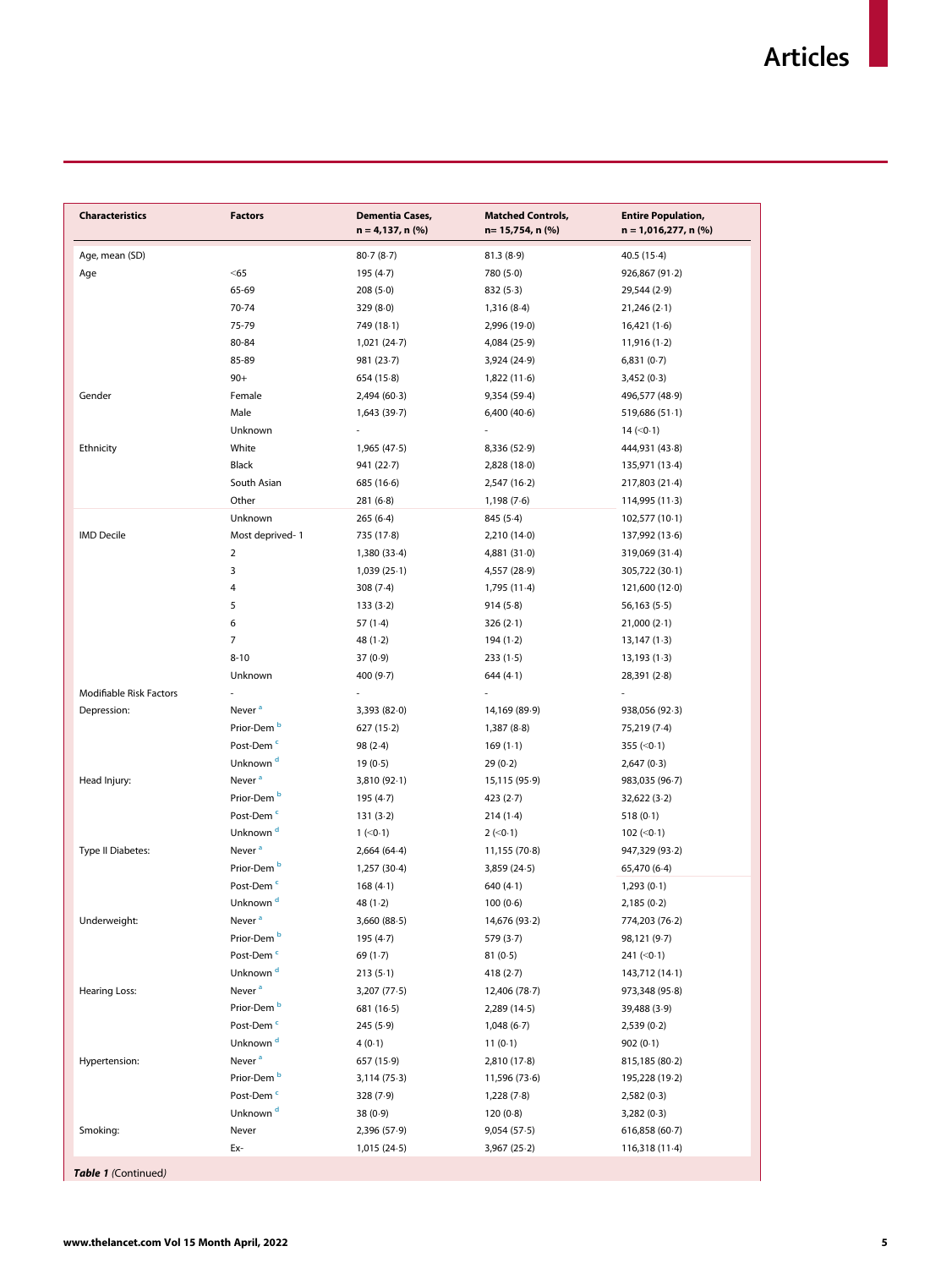| Characteristics | <b>Factors</b> | <b>Dementia Cases,</b><br>$n = 4.137, n$ (%) | <b>Matched Controls,</b><br>n= 15,754, n (%) | <b>Entire Population,</b><br>$n = 1,016,277, n$ (%) |
|-----------------|----------------|----------------------------------------------|----------------------------------------------|-----------------------------------------------------|
|                 | Current        | 634(15.3)                                    | 2,487 (15-8)                                 | 228,677 (22.5)                                      |
|                 | Unknown        | 92(2.2)                                      | 246(1.6)                                     | 54,424 (5.4)                                        |

<span id="page-5-0"></span>Table 1: Demographic and modifiable risk factor characteristics of dementia cases, matched controls, and entire population. Abbreviations: IMD, Index of Multiple Deprivation; SD, standard deviation.

<sup>b</sup> First recorded prior to dementia diagnosis (or for controls prior to the date of diagnosis of their matched case).

<span id="page-5-2"></span><span id="page-5-1"></span><sup>d</sup> The Unknown category was used where data were missing, where there was no date of recording, or when the age at which the risk factor was measured fell below a clinically relevant or meaningful threshold (BMI <18 years, smoking < 12 years; hypertension, diabetes, depression, hearing loss, and head injury all aged  $<$  0 years).

 $(n = 452, 940)$  of the entire unmatched study population in the two most deprived deciles of the UK.

## Associations of ethnicity and deprivation with risk of dementia

ORs for ethnicity and deprivation are shown in [Table 2](#page-6-0) and [Figure 1.](#page-9-0) In Matched Model 1 (incorporating ethnicity and deprivation, adjusting for age and gender), dementia risk was increased in Black (OR 1¢43, 95% CI 1¢31–1¢56) and South Asian ethnicities (OR 1¢17, 95% CI  $1·$ 06– $1·$ 29) relative to White. Dementia risk decreased with decreasing deprivation (p value for trend  $\leq 0.001$ ), suggesting a dose-response relationship through the most deprived five deciles (ORs (95%CI) relative to 1st decile: 2nd  $0.85$  (0.77–0.94), 3rd  $0.69$  (0.62 - 0.76), 4th 0.52 (0.45 – 0.60), 5th 0.44 (0.36–0.53)). Results for deciles 6–10 suggested a protective effect of decreasing deprivation, but the estimates were imprecise.

#### Associations of ethnicity and deprivation with age at dementia diagnosis

The effect of ethnicity and deprivation on age at dementia diagnosis is shown in [Table 4](#page-8-0) and [Figure 2.](#page-10-0) The cumulative odds of being in an older age group at diagnosis revealed that Black (OR 0 $\cdot$ 70, 95% CI 0 $\cdot$ 61-0 $\cdot$ 80), South Asian (OR 0 $\cdot$ 55, 95% CI 0 $\cdot$ 47-0 $\cdot$ 65) and Other (OR  $\circ$ -72, 95% CI  $\circ$ -57- $\circ$ -90) ethnic groups had lower odds of being in an older age group at diagnosis (i.e. were on average younger at diagnosis) than White subjects (all  $p < o·o$ o<sub>1</sub>). There was no significant association of deprivation with age at dementia diagnosis (all p  $> 0.200$ .

## Effects of modifiable risk factors

ORs for modifiable risk factors are shown in [Table 2](#page-6-0) and Figure  $I$ . After adjusting for all covariates, risk factors found to have an effect on an increased risk of dementia were depression (OR  $1·90$ ,  $95\%$ CI  $1·70-2·11$ ), head injury (OR 1.77, 95%CI 1.48-2·11), underweight (OR 1¢43, 95%CI 1¢20–1¢69), diabetes (OR 1¢34, 95%CI 1¢24–  $1·46$ ), hearing loss (OR  $1·17$ , 95%CI  $1·06-1·29$ ) and

hypertension (OR 1·07, 95%CI 0·97-1·19). High alcohol intake was strongly partitioned by ethnicity (due to cultural/religious influences on alcohol consumption patterns) and made the models unstable. It was therefore removed from subsequent analyses. The effects of ethnicity and deprivation were largely unchanged after the inclusion of modifiable risk factors in Matched Model 2.

Comparison of the proportion of subjects with dementia having exposure to each risk factor prior to dementia diagnosis revealed that prevalence of all risk factors varied between groups (all p<0.004) except head injury (p=0.277) [\(Table 6](#page-11-0)). Exposure to type II diabetes prior to a dementia diagnosis had the most clinically meaningful variation in prevalence by ethnic group (Blacks 40¢3% and South Asians 53¢7% compared to Whites  $19.3%$ ).

#### Sensitivity analyses

The results of the unmatched model are shown in [Table 2](#page-6-0). The OR estimates for factors that were not used in the matching process were similar, suggesting that there was no substantial bias introduced by the casecontrol matching process. The results of the models with multiple imputation for missing data are shown in [Table 2](#page-6-0). The effect estimates for ethnicity and deprivation were not materially altered, suggesting the missingness was not a major source of bias.

#### Interaction testing

Results of multiplicative interaction testing are shown in Supplementary Table 9 and additive interaction testing in [Table 3.](#page-7-0)

Where statistically significant multiplicative interactions were identified, post hoc analysis showed in all cases that these were driven by small numbers of subjects in the "Unknown" category, with only trends towards significance in the categories that did not represent missing data. Thus, overall, no clinically meaningful interactions were identified for the pairwise multiplicative interactions of ethnicity and deprivation

<sup>&</sup>lt;sup>a</sup> Never recorded.

First recorded after dementia diagnosis.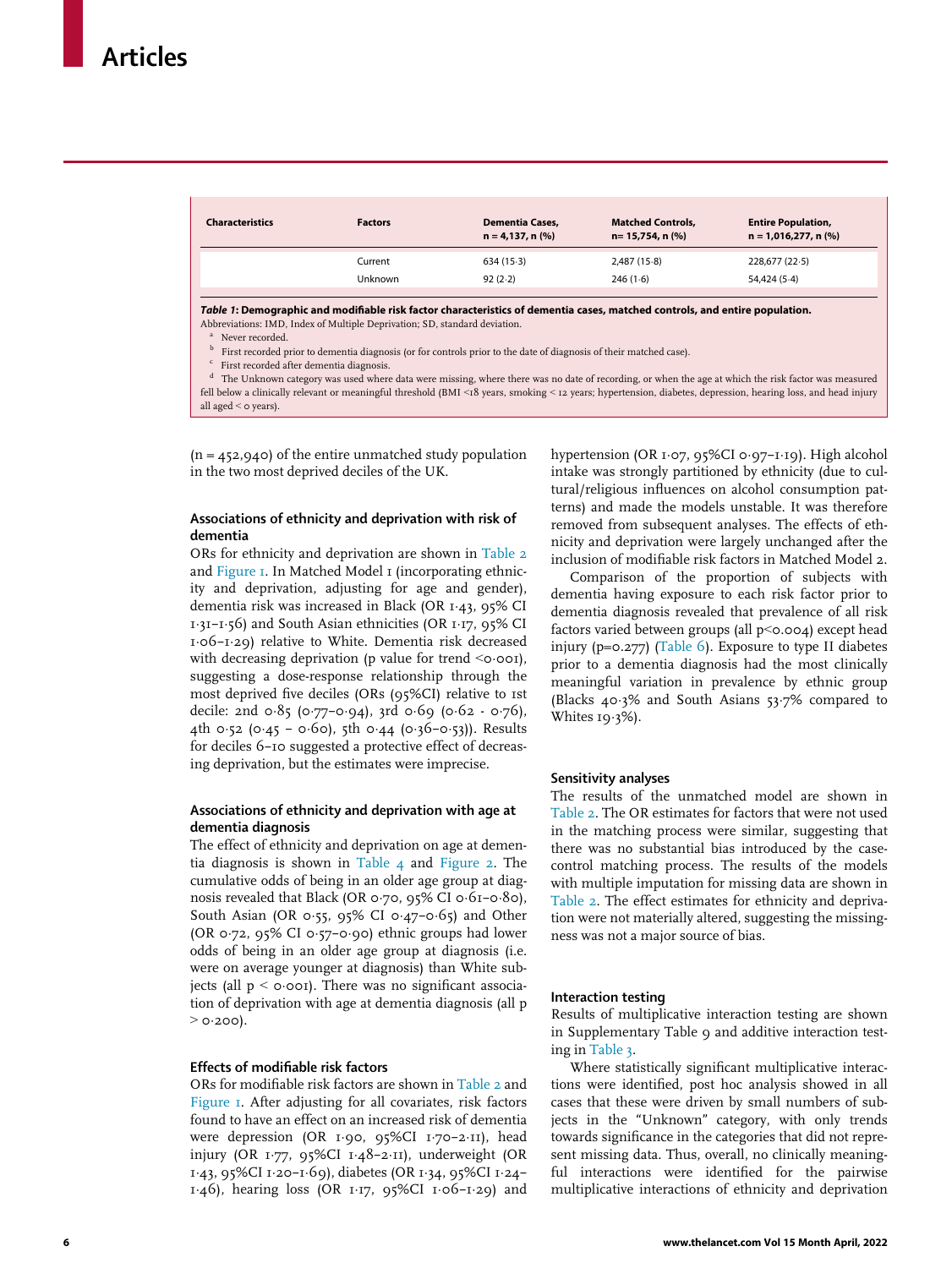<span id="page-6-0"></span>

| <b>Characteristics</b>                    | <b>Factors</b>        | <b>Matched Model 1,</b><br>ORs (95% CI) | <b>Matched Model 2,</b><br>ORs (95% CI) | <b>MI Matched</b><br>Model 2,<br>ORs (95%CI) | <b>Unmatched Model,</b><br>ORs (95% CI) | <b>MI Unmatched</b><br>Model,<br>ORs (95% CI) |
|-------------------------------------------|-----------------------|-----------------------------------------|-----------------------------------------|----------------------------------------------|-----------------------------------------|-----------------------------------------------|
| Age:                                      | < 65                  | $1-00$                                  | 1.00                                    | $1-00$                                       | $1-00$                                  | 1.00                                          |
|                                           | 65-69                 | $0.99(0.76 - 1.29)$                     | $1.03(0.84 - 1.26)$                     | $1.05(0.85 - 1.28)$                          | 28-33 (23-10-34-76)                     | 25.76 (20.60-32.21)                           |
|                                           | 70-74                 | $0.99(0.73 - 1.34)$                     | $1.00(0.83 - 1.20)$                     | $1.02(0.85 - 1.23)$                          | 62-35 (51-65-75-45)                     | 58-42 (47-42-71-97)                           |
|                                           | 75-79                 | $0.99(0.69 - 1.41)$                     | $0.99(0.83 - 1.19)$                     | $1.02(0.86 - 1.23)$                          | 178-95 (150-73-213-30)                  | 167-28 (138-84-201-55)                        |
|                                           | 80-84                 | $0.99(0.65 - 1.50)$                     | $0.99(0.82 - 1.19)$                     | $1.05(0.87 - 1.26)$                          | 363.55 (307.01-432.35)                  | 341.75 (285.06-409.71)                        |
|                                           | 85-89                 | $0.98(0.60 - 1.61)$                     | $1.36(1.12 - 1.66)$                     | $1.54(1.27 - 1.87)$                          | 693-79 (583-77-827-91)                  | 664.76 (548.55-805.57)                        |
|                                           | $90+$                 | $1.40(0.78 - 2.53)$                     | $1.02(0.94 - 1.10)$                     | $1.03(0.96 - 1.11)$                          | 998-70 (829-18-1206-85)                 | 1008-65 (809-76-1256-39)                      |
| Gender:                                   | Female <sup>1</sup>   | $1 - 00$                                | 1.00                                    | $1-00$                                       | $1 - 00$                                | 1.00                                          |
|                                           | Male                  | $0.98(0.91 - 1.05)$                     | $1.04(0.83 - 1.30)$                     | $1.04(0.83 - 1.30)$                          | $0.90(0.84 - 0.97)$                     | $0.92(0.86 - 0.99)$                           |
| Ethnicity:                                | White <sup>1</sup>    | 1.00                                    | 1.00                                    | $1-00$                                       | $1 - 00$                                | 1.00                                          |
|                                           | <b>Black</b>          | $1.43(1.31 - 1.56)$                     | $1.46(1.32 - 1.61)$                     | $1.42(1.29 - 1.57)$                          | $1.48(1.35 - 1.62)$                     | $1.44(1.32 - 1.58)$                           |
|                                           | South Asian           | $1.17(1.06 - 1.29)$                     | $1.18(1.06 - 1.31)$                     | $1.15(1.03 - 1.27)$                          | $1.16(1.05 - 1.28)$                     | $1.13(1.03 - 1.24)$                           |
|                                           | Other                 | $1.02(0.89 - 1.17)$                     | $1.07(0.92 - 1.23)$                     | $1.04(0.90 - 1.20)$                          | $1.08(0.94 - 1.23)$                     | $1.05(0.91 - 1.21)$                           |
|                                           | Unknown               | $1.33(1.15 - 1.54)$                     | $1.16(0.99 - 1.36)$                     | $\sim$                                       | $1.20(1.03 - 1.38)$                     | ÷.                                            |
| <b>IMD Decile:</b>                        | Most<br>deprived $11$ | $1 - 00$                                | 1.00                                    | $1 - 00$                                     | $1 - 00$                                | 1.00                                          |
| $(p_{trend} < 0.001)$                     | $\overline{2}$        | $0.85(0.77 - 0.94)$                     | $0.86(0.77 - 0.95)$                     | $0.87(0.78 - 0.96)$                          | $0.89(0.81 - 0.98)$                     | $0.91(0.82 - 1.02)$                           |
|                                           | 3                     | $0.69(0.62 - 0.76)$                     | $0.71(0.64 - 0.79)$                     | $0.71(0.63 - 0.79)$                          | $0.72(0.65 - 0.80)$                     | $0.74(0.67 - 0.82)$                           |
|                                           | 4                     | $0.52(0.45 - 0.60)$                     | $0.55(0.48 - 0.64)$                     | $0.55(0.47 - 0.64)$                          | $0.56(0.49 - 0.65)$                     | $0.58(0.44 - 0.78)$                           |
|                                           | 5                     | $0.44(0.36 - 0.53)$                     | $0.48(0.39 - 0.58)$                     | $0.48(0.39 - 0.59)$                          | $0.51(0.42 - 0.61)$                     | $0.62(0.48 - 0.81)$                           |
|                                           | 6                     | $0.53(0.39 - 0.70)$                     | $0.60(0.44 - 0.80)$                     | $0.60(0.45 - 0.80)$                          | $0.58(0.43 - 0.76)$                     | $0.55(0.41 - 0.74)$                           |
|                                           | $\overline{7}$        | $0.74(0.53 - 1.02)$                     | $0.85(0.60 - 1.18)$                     | $0.88(0.64 - 1.22)$                          | $0.85(0.61 - 1.14)$                     | $0.82(0.51 - 1.33)$                           |
|                                           | $8 - 10$              | $0.48(0.33 - 0.67)$                     | $0.51(0.35 - 0.72)$                     | $0.51(0.36 - 0.74)$                          | $0.50(0.54 - 0.69)$                     | $0.60(0.19 - 1.84)$                           |
|                                           | Unknown               | $1.84(1.58 - 2.14)$                     | $1.88(1.61 - 2.19)$                     | $\sim$                                       | $1.84(1.60 - 2.12)$                     |                                               |
| Modifiable<br>risk factors <sup>a</sup> : |                       |                                         |                                         |                                              |                                         |                                               |
|                                           | Depression            |                                         | $1.90(1.70 - 2.11)$                     | $1.32(1.22 - 1.44)$                          | $1.98(1.80 - 2.18)$                     | $1.35(1.25 - 1.46)$                           |
|                                           | Head injury           |                                         | $1.77(1.48 - 2.11)$                     | $0.97(0.88 - 1.06)$                          | $1.74(1.49 - 2.03)$                     | $0.98(0.90 - 1.08)$                           |
|                                           | Underweight           | ä,                                      | $1.43(1.20 - 1.69)$                     | $1.88(1.69 - 2.09)$                          | $1.41(1.20-1.65)$                       | $1.95(1.77 - 2.16)$                           |
|                                           | Type II diabetes      | ÷                                       | $1.34(1.24 - 1.46)$                     | $1.37(1.16 - 1.63)$                          | $1.37(1.27 - 1.48)$                     | $1.36(1.13 - 1.63)$                           |
|                                           | Hearing loss          | ÷.                                      | $1.17(1.06 - 1.29)$                     | $1.13(1.03 - 1.25)$                          | $1.38(1.26 - 1.51)$                     | $1.34(1.22 - 1.47)$                           |
|                                           | Hypertension          |                                         | $1.07(0.97 - 1.19)$                     | $1.74(1.45 - 2.07)$                          | $1.29(1.16 - 1.43)$                     | $1.67(1.43 - 1.96)$                           |
|                                           | Ex-smoker             |                                         | $0.99(0.90 - 1.08)$                     | $1.02(0.92 - 1.13)$                          | $1.00(0.92 - 1.09)$                     | $1.21(1.10-1.34)$                             |
|                                           | Current smoker        | $\blacksquare$                          | $1.00(0.90 - 1.11)$                     | $1.06(0.91 - 1.24)$                          | $1.01(0.92 - 1.12)$                     | $1.02(0.87 - 1.19)$                           |

Table 2: Association of demographic characteristics and risk factors with odds of dementia diagnosis.

Abbreviations: CI, confidence interval; IMD, Index of Multiple Deprivation; MI, Multiple Imputation Model; OR odds ratio.

Matched Model 1: matched case-control analysis, ethnicity and deprivation, adjusted for age (as a continuous variable) and gender.

Matched Model 2: matched case-control analysis, each factor adjusted for all other factors.

<span id="page-6-1"></span>Unmatched Model: As a sensitivity analysis, we built a fully adjusted multivariable model using the entire population of potential controls. Each factor adjusted for all other factors in the model.

The comparison of interest was between the risk factor never having been recorded and having been recorded prior to dementia diagnosis.

Reference group.

with each other, or with each of the modifiable risk factors.

The results of the additive interaction testing between ethnicity and deprivation showed a negative interaction, suggesting that the effect of ethnicity was relatively greater among those who are less deprived (relative excess risk due to interaction -2 $\cdot$ 24 (-2 $\cdot$ 92 to  $-t.56$ )).

## Population attributable risk of risk factors

Weighted PARs are shown in [Table 5](#page-8-1). The most important risk factors in this population were deprivation (weighted PAR 11¢7%) and minority ethnicity (weighted PAR  $9.7%$ ).

### **Discussion**

Here we show in a diverse population that those who identify as Black or South Asian are at an increased risk of dementia relative to those who identify as White. This disparity was not accounted for by area-level socioeconomic deprivation or modifiable risk factors. Ethnicity and deprivation had higher population attributable fractions than any of the more established modifiable clinical risk factors and health behaviours in this study, suggesting that they are important independent associations of dementia risk.

Research cohorts tend to be over-representative of relatively affluent White participants.<sup>[22,](#page-13-19)[23](#page-13-20)</sup> The roles of ethnicity and deprivation in determining dementia risk have therefore often been overlooked, and this is a major knowledge gap in dementia research.<sup>[17](#page-13-14)</sup> By leveraging National Health Service data infrastructure to create a population study of one of the most diverse and deprived regions of the United Kingdom, $24$  we show that those who are less likely to be represented in dementia research are more likely to suffer from dementia. This highlights that improving representation in research is urgently needed.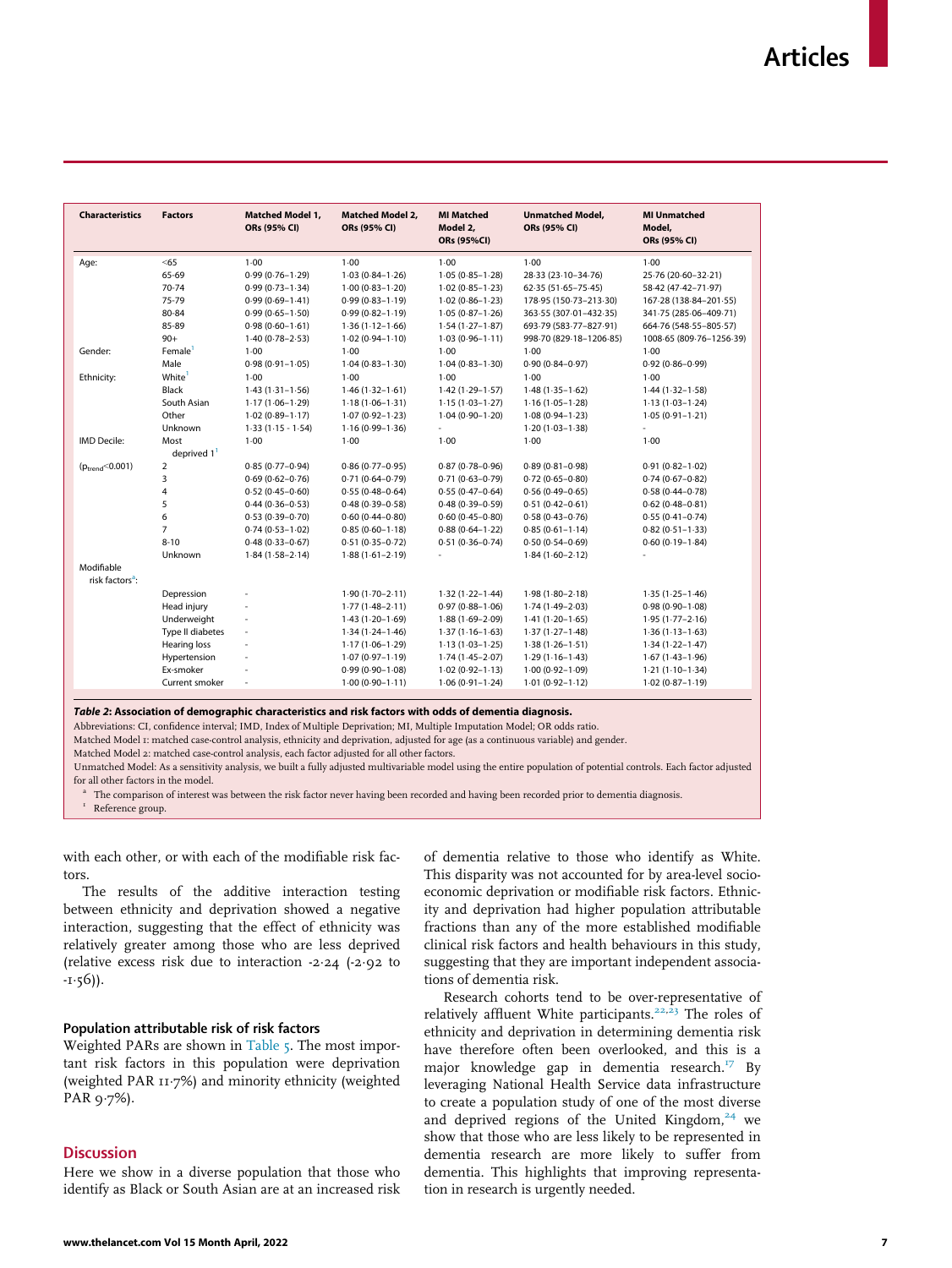<span id="page-7-0"></span>

|                                           |                    |                       | <b>IMD</b>            |                       |                          |                       |                           |                                   |                                                                     |
|-------------------------------------------|--------------------|-----------------------|-----------------------|-----------------------|--------------------------|-----------------------|---------------------------|-----------------------------------|---------------------------------------------------------------------|
|                                           |                    | $3-10^{1}$            |                       | $1 - 2$               |                          | <b>Unknown</b>        |                           | ORs (95%Cl) for<br>IMD 1-2 within | ORs (95%Cl) for<br><b>Unknown IMD within</b><br>strata of ethnicity |
|                                           |                    | N cases/controls      | OR (95%CI)            | N cases/controls      | OR (95%CI)               | N cases/controls      | OR (95%CI)                | strata of ethnicity               |                                                                     |
| Ethnicity                                 | White <sup>1</sup> | 677/4188              | 1.00                  | 1055/3758             | $1.64$ (1.47-1.82);      | 233/390               | $3.43$ ( $2.85 - 4.13$ ); | $1.65(1.48-1.84);$                | $3.46$ ( $2.87 - 4.17$ );                                           |
|                                           |                    |                       |                       |                       | $P = 0.00$               |                       | $P = 0.00$                | $P = 0.00$                        | $P = 0.00$                                                          |
|                                           | Black              | 373/1272              | $1.83(1.58 - 2.12)$ ; | 497/1475              | $2.08(1.81 - 2.38);$     | 71/81                 | $5.26(3.75 - 7.37);$      | $1.14(0.98 - 1.34);$              | $2.90(2.04 - 4.11);$                                                |
|                                           |                    |                       | $P = 0.00$            |                       | $P = 0.00$               |                       | $P = 0.00$                | $P = 0.10$                        | $P = 0.00$                                                          |
|                                           | S.Asian            | 315/1416              | $1.35(1.15 - 1.57);$  | 337/1081              | $1.81(1.55 - 2.10);$     | 33/50                 | $3.92$ (2.47-6.16);       | $1.32(1.10-1.58);$                | $3.01(1.87 - 4.80);$                                                |
|                                           |                    |                       | $P = 0.00$            |                       | $P = 0.00$               |                       | $P = 0.00$                | $P = 0.00$                        | $P = 0.00$                                                          |
|                                           | Other              | 138/665               | $1.30(1.06 - 1.59);$  | 123/492               | $1.54(1.23 - 1.91);$     | 20/41                 | $3.12(1.77 - 5.33);$      | $1.21(0.91 - 1.60);$              | $2.52(1.38 - 4.48);$                                                |
|                                           |                    |                       | $P = 0.01$            |                       | $P = 0.00$               |                       | $P = 0.00$                | $P = 0.19$                        | $P = 0.00$                                                          |
|                                           | Unknown            | 119/478               | $1.38(1.10 - 1.72);$  | 103/285               | $1.89(1.47 - 2.43);$     | 43/82                 | $2.51(1.68 - 3.69);$      | $1.39(1.01 - 1.92)$               | $1.76(1.11 - 2.75)$                                                 |
|                                           |                    |                       | $P = 0.00$            |                       | $P = 0.00$               |                       | $P = 0.00$                | $P = 0.04$                        | $P = 0.01$                                                          |
| ORs (95%Cl) for Black                     |                    | $1.83(1.57 - 2.13);$  |                       | $1.25(1.09 - 1.43);$  |                          | $1.48(1.00 - 2.19)$ ; |                           |                                   |                                                                     |
| ethnicity within strata<br>of IMD         |                    | $P = 0.00$            |                       | $P = 0.00$            |                          | $P = 0.05$            |                           |                                   |                                                                     |
| ORs (95%Cl) for S.Asian                   |                    | $1.35(1.15 - 1.58);$  | $\sim$                | $1.09(0.94 - 1.27);$  | $\sim$                   | $1.08(0.65 - 1.80);$  |                           |                                   |                                                                     |
| ethnicity within strata<br>of IMD         |                    | $P = 0.00$            |                       | $P = 0.25$            |                          | $P = 0.75$            |                           |                                   |                                                                     |
| ORs (95%CI) for Other                     |                    | $1.32(1.07 - 1.62)$ ; | $\sim$                | $0.92(0.74 - 1.14);$  | $\overline{\phantom{a}}$ | $0.86(0.47 - 1.52);$  | $\sim$                    |                                   |                                                                     |
| ethnicity within strata<br>of IMD         |                    | $P = 0.01$            |                       | $P = 0.46$            |                          | $P = 0.61$            |                           |                                   |                                                                     |
| ORs (95%Cl) for                           |                    | $1.54(1.22 - 1.93);$  | $\sim$                | $1.00(0.77 - 1.29)$ ; | $\overline{\phantom{a}}$ | $0.82(0.52 - 1.26);$  | $\sim$                    |                                   |                                                                     |
| Unknown ethnicity<br>within strata of IMD |                    | $P = 0.00$            |                       | $P = 1.00$            |                          | $P = 0.36$            |                           |                                   |                                                                     |

Table 3: Additive interaction between ethnicity and deprivation on the risk of <sup>a</sup> dementia diagnosis.

Abbreviations: CI, confidence interval; IMD, Index of Multiple Deprivation; MI, Multiple Imputation Model; OR odds ratio.

Measure of interaction on additive scale: RERI ( $95\%$ CI) = -2 $\cdot$ 24 (-2 $\cdot$ 92 to -1 $\cdot$ 56).

ORs are adjusted for age (categorised), gender, and modifiable risk factors (depression, head injury, diabetes, underweight, hearing loss, hypertension and smoking.

<sup>1</sup>Reference group.

 $\infty$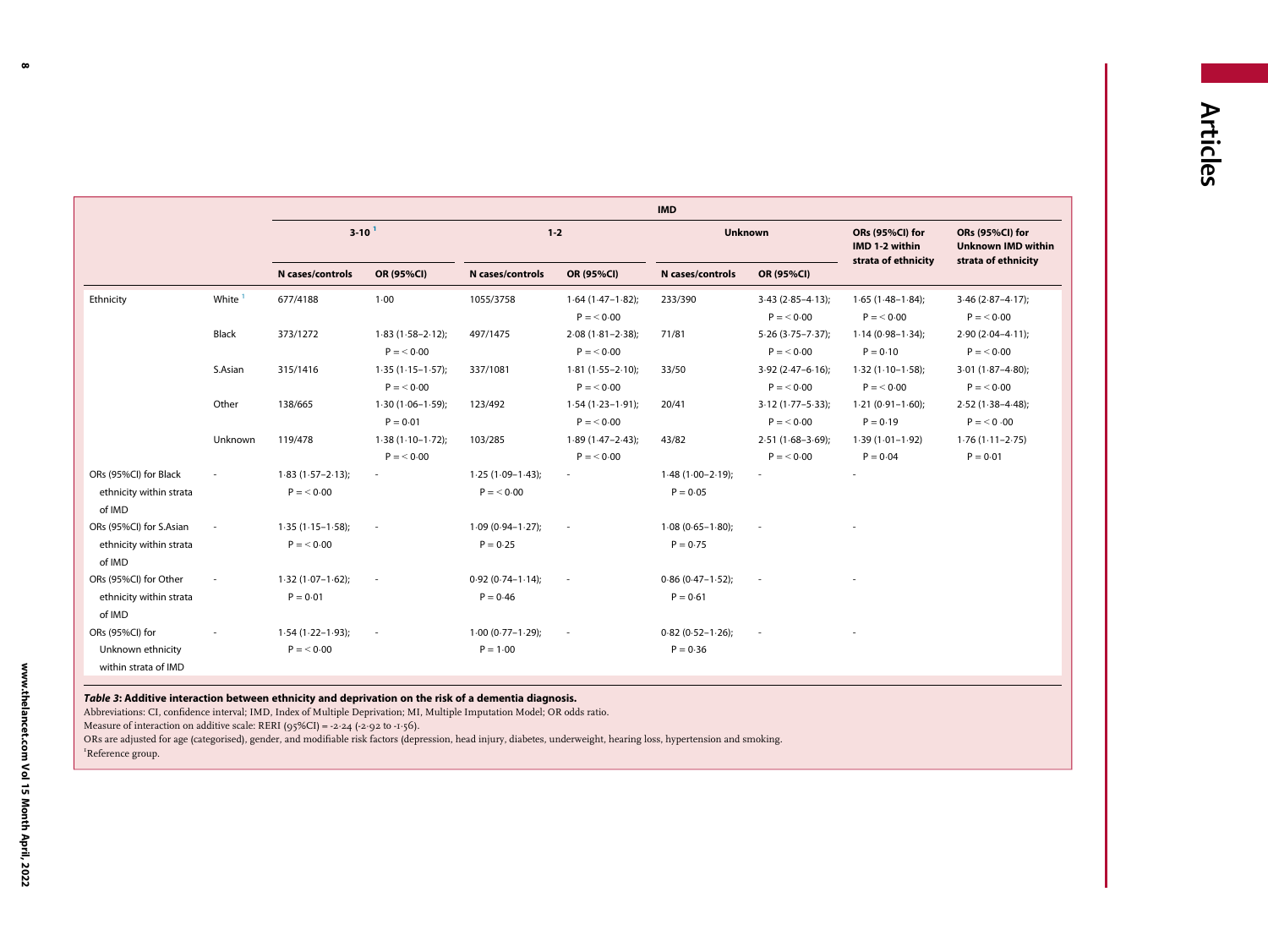<span id="page-8-0"></span>

| <b>Coefficients for parameters</b><br><b>Explanatory Variables</b> |                              | Dementia Cases, n = 4,137, n (%) | ORs for age at diagnosis (95%Cl) | P value                  |
|--------------------------------------------------------------------|------------------------------|----------------------------------|----------------------------------|--------------------------|
| Gender:                                                            | Female <sup>1</sup>          | 2,494(60.3)                      | $1-00$                           |                          |
|                                                                    | Male                         | 1,643(39.7)                      | $0.70(0.63 - 0.78)$              | < 0.001                  |
| Ethnicity:                                                         | White $1$                    | 1,965(47.5)                      | 1.00                             |                          |
|                                                                    | Black                        | 941(22.7)                        | $0.70(0.61 - 0.80)$              | < 0.001                  |
|                                                                    | S. Asian                     | 685(16.6)                        | $0.55(0.47-0.65)$                | < 0.001                  |
|                                                                    | Other                        | 281(6.8)                         | $0.72(0.57-0.90)$                | < 0.001                  |
|                                                                    | Unknown                      | 265(6.4)                         | $1.06(0.84 - 1.34)$              | 0.823                    |
| <b>IMD Decile:</b>                                                 | Most Deprived 1 <sup>1</sup> | 735 (17-8)                       | 1.00                             | $\overline{\phantom{a}}$ |
|                                                                    | $\overline{2}$               | 1,380 (33.4)                     | $0.99(0.85 - 1.17)$              | 0.880                    |
|                                                                    | 3                            | 1,039(25.1)                      | $1.04(0.88 - 1.23)$              | 0.500                    |
|                                                                    | 4                            | 308(7.4)                         | $0.99(0.78 - 1.25)$              | 0.667                    |
|                                                                    | 5                            | 133(3.2)                         | $0.97(0.70 - 1.34)$              | 0.885                    |
|                                                                    | 6                            | 57(1.4)                          | $1.43(0.90 - 2.30)$              | 0.211                    |
|                                                                    | $\overline{7}$               | 48 $(1.2)$                       | $1.19(0.69 - 2.05)$              | 0.691                    |
|                                                                    | $8 - 10$                     | 10(0.2)                          | $1.38(0.75 - 2.54)$              | 0.322                    |
|                                                                    | Unknown                      | 400(9.7)                         | $1.63(1.31 - 2.02)$              | < 0.001                  |

Table 4: Cumulative model of age at dementia diagnosis by ethnicity, deprivation and gender.

Abbreviations: CI, confidence interval; IMD, Index of Multiple Deprivation; MI, Multiple Imputation Model; OR odds ratio.

Age at dementia diagnosis (years): < 65 (reference), 65-69, 70-74, 75-89, 90+.

OR represent the cumulative odds of being in an older age group at death (OR below 1 estimates a younger age at diagnosis, and OR above 1 estimates an increased age at diagnosis compared to reference group).

1 Reference group.

This work is the first dementia study to adequately represent a large UK South Asian population and demonstrates that dementia risk is higher in this group than in the White population within the same region. The finding of increased risk in the Black population is consistent with previous evidence.<sup> $7-10,25$  $7-10,25$  $7-10,25$ </sup> Whereas this increase in risk has sometimes been ascribed to depriva-tion or vascular risk factors,<sup>[10](#page-13-10)</sup> adjusting for these did not materially alter the effect estimates in our study, suggesting that the association is likely to be mediated by other unobserved factors. There was no meaningful multiplicative interaction between ethnicity, deprivation

<span id="page-8-1"></span>

| <b>Factor</b>                 | <b>Dementia Cases,</b><br>$n = 4,137, n$ (%) | <b>Unmatched</b><br>Controls.<br>$n = 1,007,94, n$ (%) | <b>Adjusted</b><br><b>OR (95%CI)</b> | <b>Population</b><br><b>Prevalence</b> | <b>Unweighted</b><br><b>PAR</b> | Communality | Weighted<br><b>PAR</b> |
|-------------------------------|----------------------------------------------|--------------------------------------------------------|--------------------------------------|----------------------------------------|---------------------------------|-------------|------------------------|
| Ethnic Minority <sup>a</sup>  | 1,908(46.1)                                  | 465.104 (46-1)                                         | $1.31(1.21 - 1.41)$                  | 51.3%                                  | 13.7%                           | 1.7%        | 9.7%                   |
| Deprived (IMD                 | $2,117(51-1)$                                | 452.940 (44.9)                                         | $1.43(1.33 - 1.53)$                  | 46.3%                                  | 16.6%                           | 1.9%        | 11.7%                  |
| deciles 1 and 2)              |                                              |                                                        |                                      |                                        |                                 |             |                        |
| Depressionb                   | 627(15.1)                                    | 74,592 (7.4)                                           | $1.98(1.80 - 2.18)$                  | 7.4%                                   | 6.8%                            | 18.6%       | 4.8%                   |
| Head injury <sup>b</sup>      | 195(4.7)                                     | 32,095(3.2)                                            | $1.76(1.50-2.05)$                    | 3.2%                                   | 2.4%                            | 1.8%        | 1.1%                   |
| Type II diabetes <sup>b</sup> | 1,257(6.4)                                   | 64,213 (30.4)                                          | $1.36(1.26 - 1.47)$                  | 6.5%                                   | 2.3%                            | 72.4%       | 1.6%                   |
| Underweight <sup>b</sup>      | 195(4.7)                                     | 97,926 (9.7)                                           | $1.38(1.17 - 1.61)$                  | $11-2%$                                | 4.1%                            | 25.1%       | 2.9%                   |
| Hearing loss <sup>b</sup>     | 681(16.5)                                    | 38,807 (3.9)                                           | $1.35(1.24 - 1.48)$                  | 3.9%                                   | 1.3%                            | 24.0%       | 1.0%                   |
| Hypertension <sup>b</sup>     | 3,114(75.2)                                  | 192,114 (19-1)                                         | $1.30(1.18 - 1.44)$                  | 19.3%                                  | 5.5%                            | 73.7%       | 3.9%                   |
| Ex Smoking <sup>b</sup>       | 1,015(24.5)                                  | 114,411 (11-4)                                         | $1.01(0.93 - 1.10)$                  | 12.1%                                  | 0.1%                            | 7.9%        | 0.1%                   |
| <b>TOTAL</b>                  |                                              |                                                        |                                      |                                        |                                 |             | 37.3%                  |

## Table 5: Population attributable risk of ethnicity, deprivation, and modifiable risk factors.

Abbreviations: CI, confidence interval; IMD, Index of Multiple Deprivation; MI, Multiple Imputation Model; OR Odds Ratio; PAR, population attributable risk. The table shows adjusted ORs from the unmatched model incorporating all risk factors (age, gender, ethnicity, deprivation, modifiable risk factors), together with population risk factor prevalence, unweighted PAR, communality of each risk factor and weighted PAR estimate after adjusting for communality.

<sup>a</sup> Ethnic Minority group consists of: Black, South Asian, and Other.

<span id="page-8-2"></span>The comparison of interest was between the risk factor never having been recorded and having been recorded prior to dementia diagnosis, or being an exsmoker.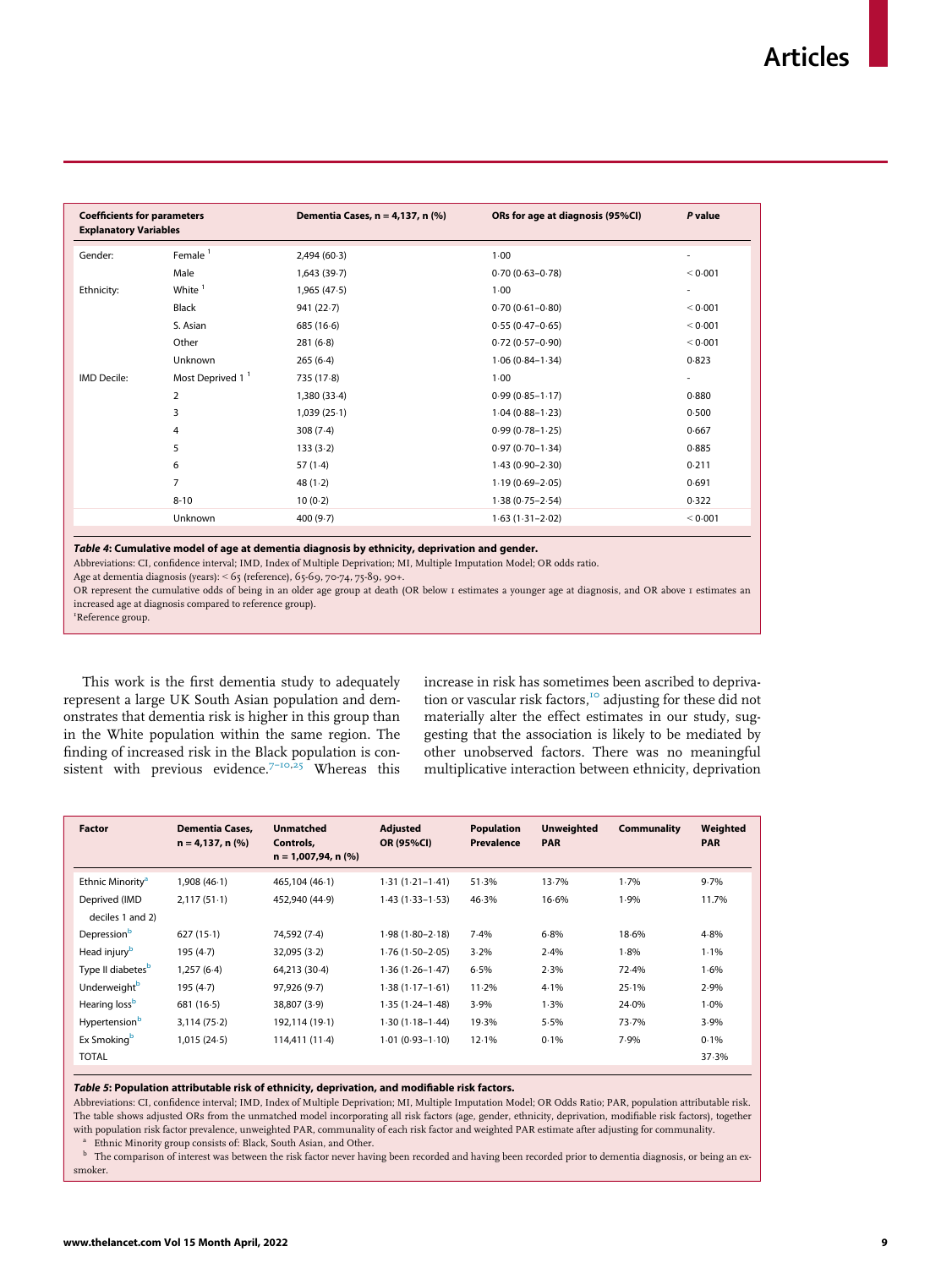<span id="page-9-0"></span>

Figure 1. The figure shows odds ratios for factors of interest in the matched case-control analysis with all risk factors included (Matched Model 2). Error bars represent 95% CI. Abbreviations: CI, confidence interval; IMD, Index of Multiple Deprivation.

and modifiable risk factors, implying that the effect of each risk factor is similar across ethnic and socioeconomic groups (with the caveat that there may be inadequate power to detect small interaction effects in this study). Despite the absence of interaction, the variation in prevalence of risk factors by ethnic group may still account for some of the variation in dementia risk. In particular, the increased prevalence of diabetes among Black and South Asian subjects with dementia may account for some of the excess risk in these groups, and this is reflected in the relatively high PAR for diabetes in the population as a whole.<sup>[26](#page-13-24)</sup>

These findings have implications for prioritising dementia prevention strategies in diverse and deprived populations, in whom the importance of modifiable risk factors have previously been emphasised.<sup>[2](#page-13-1)[,10](#page-13-10)[,27](#page-13-25)</sup> The population attributable risk estimates we show indicate that targeting established modifiable risk factors may be of relatively modest benefit within East London, whereas targeting any modifiable factors underlying the increased risk attributable to ethnicity and deprivation could potentially prevent a greater proportion of cases.

Ethnicity and area-level deprivation are complex social constructs, and there are many possible factors that could mediate the observed increase in dementia risk. Stressful and traumatic life events are increasingly recognised to influence risk of dementia, and it is possible that certain adverse events across the life course are more common in specific demographic groups.<sup>[28,](#page-13-26)[29](#page-13-27)</sup> In particular, experience of both daily and institutional racism might determine some of the racial differences in

the burden of stressful life events, and thereby affect later life cognitive function and risk of dementia.<sup>[30](#page-13-28)</sup> Similarly, stress induced by poverty has been shown to directly influence cognitive function.<sup>[6](#page-13-5)</sup> The finding that dementia risk declined through the most deprived four deciles and was relatively static thereafter is consistent with an effect of poverty in those who are most deprived, without a clear linear effect among the less deprived deciles. The negative additive interaction we identified (where ethnicity had a relatively greater effect among those who are less deprived) could also be consistent with an effect of chronic stressors.

Although ethnicity cannot be defined in genetic terms, it is possible that there is a degree of genetic stratification within ethnoracial groups. Most current knowledge concerning genetic risk for dementia is derived from participants of White European ancestry.<sup>[31](#page-13-29)</sup> Evaluating genetic risk in other populations will require new genome-wide association studies in those popula-tions.<sup>[32](#page-13-30)</sup> Simply assessing the burden of major risk alleles and polygenic risk scores derived from White populations will not be sufficient. Some evidence has suggested that APOE ε4 genotype may have a smaller effect on dementia risk in populations with African ancestry, and that gene-environment interactions could also vary by ethnicity.<sup>[33,](#page-13-31)[34](#page-13-32)</sup>

The setting for this study has important strengths. The use of a single geographical region is likely to have reduced confounding by environmental factors such as air pollution, while the comprehensive analysis of almost all adults registered with a primary care provider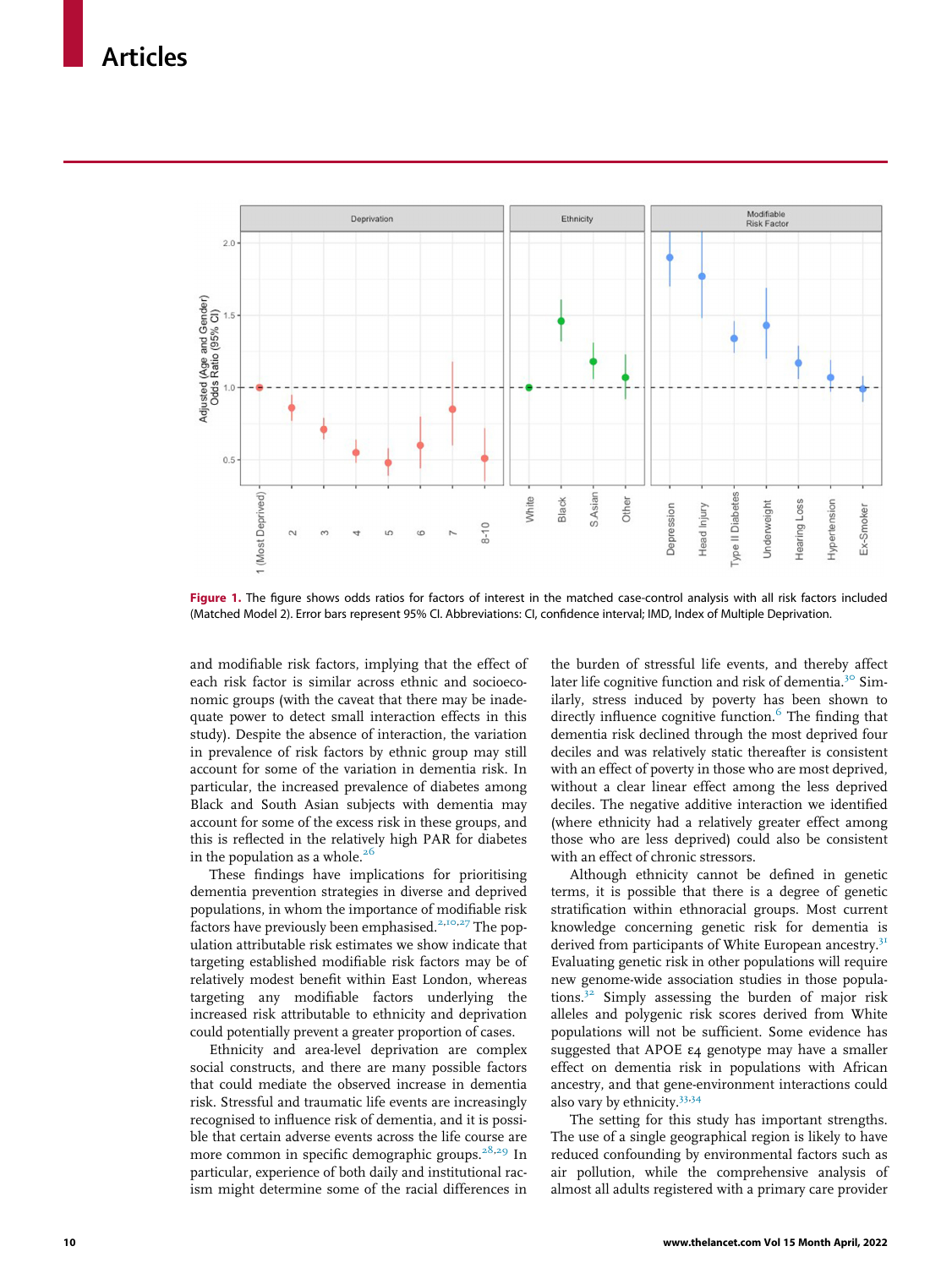<span id="page-10-0"></span>

Figure 2. The figure shows raincloud plots<sup>[40](#page-13-38)</sup> of age at dementia diagnosis ( $\geq$  40 years) for all subjects grouped by ethnicity (top panel) and deprivation decile (bottom panel). Individual data points represent cases, with box and whisker plots showing median and interquartile range, and superimposed probability densities. Colours of individual data points in the lower plot correspond to ethnic groups from the plot above. The younger cases (below age 40) have been censored to ensure data points are not identifiable.

Abbreviations: IMD, Index of Multiple Deprivation.

may have mitigated to some extent against selection and ascertainment biases. Where ascertainment bias exists in our study, it is likely to relate to factors that influence access to memory clinic services and diagnostic accuracy within those services. $35$  In other studies, these have tended to result in underestimating dementia risk in ethnic minority and deprived groups, suggesting that they would bias our results towards the null.<sup>[9](#page-13-9)</sup> Our data may have suffered less from this bias than other studies because healthcare provision in East London is designed to try to address some of these inequities, including community dementia awareness-raising, bilingual staff

in memory clinics, and the use of bespoke culturally fair assessment tools. This drive to recognise and mitigate health inequalities in East London is also reflected by the near universal ascertainment of ethnicity at primary care registration, reflected here by low rates of missing ethnicity data in comparison to other studies.<sup>[9](#page-13-9)</sup>

A major limitation of this study is the lack of data on some dementia risk factors, particularly education and air pollution. It is possible that the associations between ethnicity, deprivation and dementia risk are partly confounded by such factors. It is unlikely that education could account for all of the effect, particularly as the large effect of education on dementia risk estimated by the Lancet Commission is based on having no second-ary education at all.<sup>[2](#page-13-1)</sup> We would anticipate this to be rare in our population: only 0.2% of UK adults have no secondary education.[36](#page-13-34) Moreover, recent evidence suggests that socioeconomic status may in fact mediate the association between education and dementia risk. $37$  A further important limitation is an inability with these data to account for migration, and therefore to establish how much of dementia risk might be attributable to place of residence at different times of life. This may be particularly problematic for those with dementia who have moved into residential care away from their earlier life exposures. There are inherent limitations in the ascertainment of dementia cases through primary care recording; and we were unable here to meaningfully analyse variations in risk for specific dementia syndromes.<sup>18</sup> We are also unable to establish whether variations in the accuracy of recorded diagnosis by ethnicity could be a source of bias in this study. There are potential limitations in the type of analysis employed here. A nested case-control study is known to reduce statistical power, compared to the parent cohort due to smaller sample size, and is also limited in its potential for causal inference. The fully adjusted models in the logistic regression also risk overadjustment, and hence attenuation of the effects of modifiable risk factors.

Dementia risk factors have varying effects across the life course.<sup>[2](#page-13-1)</sup> While most of the modifiable risk factors here had effects broadly consistent with previous evidence, these data are unable to fully take account of the timing and duration of the risk factors. This may go some way to explaining the attenuated effect of smoking in this population, and the inverse association with body mass index. There is growing interest in the link between nutritional factors and dementia risk.<sup>[38](#page-13-36)</sup> Dietary patterns vary according to ethnicity and deprivation, and our finding that the association between BMI and dementia risk is dominated by underweight rather than overweight goes some way to suggesting that poor nutrition could be of particular importance in this population, although declining BMI is also recognised as a prodromal feature of dementia[.39](#page-13-37) Patterns of risk factor treatment might also alter the effect of risk factors (e.g. through undertreatment, delayed treatment or the use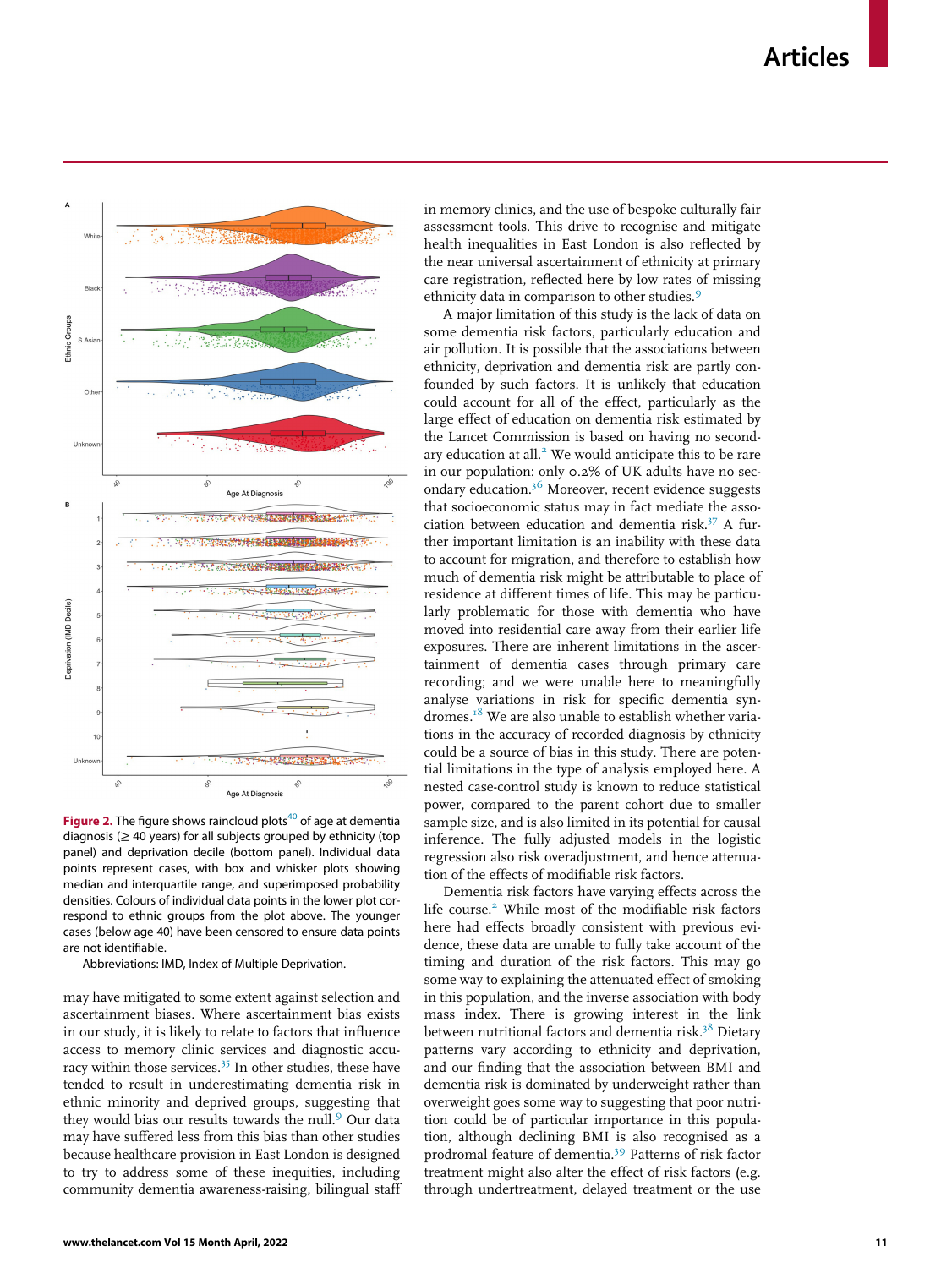## <span id="page-11-0"></span>Articles

| <b>Characteristics</b> | <b>Factors</b>         |                         | Dementia Cases, $n = 4,137$ , n $(\%)$ |                         |                       | $X^2$ Test |
|------------------------|------------------------|-------------------------|----------------------------------------|-------------------------|-----------------------|------------|
|                        |                        | White $n = 1,965(47.5)$ | Black $n = 941 (22.7)$                 | S.Asian $n = 685(16.6)$ | Other $n = 281 (6.8)$ | P value    |
| Age, mean (SD)         |                        | 82.3(8.8)               | 80.7(8.3)                              | 78.9 (8.7)              | 80.4(9.8)             |            |
| Age                    | $<$ 65                 | 72(3.7)                 | 50(5.3)                                | 47 (6.9)                | 17(6.0)               | < 0.001    |
|                        | 65-69                  | 102(5.2)                | 33(3.5)                                | 49 $(7.2)$              | 14(5.0)               | < 0.001    |
|                        | 70-74                  | 148(7.5)                | 74 (7.9)                               | 54(7.9)                 | $32(11-4)$            | < 0.001    |
|                        | 75-79                  | 320 (16-3)              | 185 (19-7)                             | 164(23.9)               | 48 $(17.1)$           | < 0.001    |
|                        | 80-84                  | 436(22.2)               | 282 (30.0)                             | 185(27.0)               | 62(22.1)              | < 0.001    |
|                        | 85-89                  | 497 (25.3)              | 212(22.5)                              | 138(20.1)               | 67(23.8)              | < 0.001    |
|                        | $90+$                  | 390 (19-8)              | $105(11-2)$                            | 48 $(7.0)$              | 41(14.6)              | < 0.001    |
| Gender <sup>1</sup>    | Female                 | 1260(64.1)              | 558 (59.3)                             | 345 (50-4)              | 160 (56.9)            | < 0.001    |
|                        | Male                   | 705 (35.9)              | 383 (40.7)                             | 340 (49.6)              | 121(43.1)             |            |
| <b>IMD Binary</b>      | $1 - 2$                | 1055(53.7)              | 497 (52.8)                             | 337 (49.2)              | 123(43.8)             | < 0.001    |
|                        | $3 - 10$               | 677 (34.5)              | 373 (39.6)                             | 315(46.0)               | 138 (49-1)            |            |
|                        | Unknown <sup>d</sup>   | 233 (11-9)              | 71(7.5)                                | 33(4.8)                 | 20(7.1)               |            |
| Depression:            | Never <sup>a</sup>     | 1,547(78.7)             | 817 (86.8)                             | 568 (82.9)              | 236 (84.0)            | < 0.001    |
|                        | Prior-Dem <sup>b</sup> | 355(18.1)               | 100(10.6)                              | 98 (14-3)               | 40 (14-2)             |            |
|                        | Post-Dem <sup>c</sup>  | 53(2.7)                 | 18(1.9)                                | 17(2.5)                 | 5(1.8)                |            |
|                        | Unknown <sup>d</sup>   | 10(0.5)                 | 6(0.6)                                 | 2(0.3)                  | 0(0.0)                |            |
| Head Injury:           | Never <sup>a</sup>     | 1785 (90.8)             | 875 (93.0)                             | 646 (94.3)              | 257(91.5)             | 0.277      |
|                        | Prior-Dem <sup>b</sup> | 108(5.5)                | 44(4.7)                                | 20(2.9)                 | 12(4.3)               |            |
|                        | Post-Dem <sup>c</sup>  | 71(3.6)                 | 22(2.3)                                | 19(2.8)                 | 12(4.3)               |            |
|                        | Unknown <sup>d</sup>   | 1(0.1)                  | 0(0.0)                                 | 0(0.0)                  | 0(0.0)                |            |
| Type II Diabetes:      | Never <sup>a</sup>     | 1,524(77.6)             | 495 (52.6)                             | 262(38.2)               | 179(63.7)             | < 0.001    |
|                        | Prior-Dem <sup>b</sup> | 380 (19-3)              | 379 (40.3)                             | 368(53.7)               | 87(31.0)              |            |
|                        | Post-Dem <sup>c</sup>  | 52 $(2.6)$              | 46 (4.9)                               | 45(6.6)                 | 12(4.3)               |            |
|                        | Unknown <sup>d</sup>   | 9(0.5)                  | 21(2.2)                                | 10(1.5)                 | $3(1-1)$              |            |
| Underweight:           | Never <sup>a</sup>     | 1,738 (88-4)            | 873 (92.8)                             | 615 (89-8)              | 264(64.2)             | < 0.001    |
|                        | Prior-Dem <sup>b</sup> | 91(4.6)                 | 30(3.2)                                | 51(7.4)                 | 11(4.5)               |            |
|                        | Post-Dem <sup>c</sup>  | 33(1.7)                 | 14(1.5)                                | 5(0.7)                  | 1(0.6)                |            |
|                        | Unknown <sup>d</sup>   | 103(5.2)                | 24(2.6)                                | 14(2.0)                 | 5(25.3)               |            |
| Hearing Loss:          | Never <sup>a</sup>     | 1483(75.5)              | 769 (81.7)                             | 522(76.2)               | 214(76.2)             | 0.004      |
|                        | Prior-Dem <sup>b</sup> | 369 (18-8)              | 118(12.5)                              | 117(17.1)               | 45 $(16.0)$           |            |
|                        | Post-Dem <sup>c</sup>  | 112(5.7)                | 53 $(5.6)$                             | 44(6.4)                 | 22(7.8)               |            |
|                        | Unknown <sup>d</sup>   | 1(0.1)                  | 1(0.1)                                 | 2(0.3)                  | 0(0.0)                |            |
| Hypertension:          | Never <sup>a</sup>     | 374 (19.0)              | 97(10.3)                               | 75 (10.9)               | 41 $(14.6)$           | < 0.001    |
|                        | Prior-Dem <sup>b</sup> | 1,408(71.7)             | 776 (82.5)                             | 554 (80.9)              | 217(77.2)             |            |
|                        | Post-Dem <sup>c</sup>  | 164(8.3)                | 58(6.2)                                | 49(7.2)                 | 21(7.5)               |            |
|                        | Unknown <sup>d</sup>   | $19(1-0)$               | $10(1-1)$                              | 7(1.0)                  | 2(0.7)                |            |
| Smoking:               | Never <sup>a</sup>     | 939 (47.8)              | 674(71.6)                              | 441 (64-4)              | 187(66.5)             | < 0.001    |
|                        | $Ex-$ b                | 605 (30.8)              | 171(18.2)                              | 122(17.8)               | 54 (19-2)             |            |
|                        | Current <sup>c</sup>   | 381 (19-4)              | 80(8.5)                                | 111(16.2)               | 35(12.5)              |            |
|                        | Unknown <sup>d</sup>   | 40 $(2.0)$              | $16(1-7)$                              | 11(1.6)                 | 5(1.8)                |            |
|                        |                        |                         |                                        |                         |                       |            |

Table 6: Demographic and risk factor characteristics in dementia cases, stratified by ethnicity.

<span id="page-11-2"></span>Abbreviations: IMD, Index of Multiple Deprivation; SD, standard deviation.

<sup>a</sup> Never recorded.

 $^{\rm b}~$  First recorded prior to dementia diagnosis (or for controls prior to the date of diagnosis of their matched case).

 $\epsilon$  First recorded after dementia diagnosis.

<span id="page-11-3"></span><span id="page-11-1"></span><sup>d</sup> The Unknown category was used where data were missing, where there was no date of recording, or when the age at which the risk factor was measured fell below a clinically relevant or meaningful threshold (BMI <18 years, smoking < 12 years; hypertension, diabetes, depression, hearing loss, and head injury all aged  $\leq$  o years).

of particular medications), and this warrants further exploration.[7](#page-13-6)

Future work should emphasise the value of adequately representative longitudinal cohort studies, which reflect the ethnicity and area-level socioeconomic status of the population from which they are drawn. This would support more detailed analysis to uncover the biological underpinnings of variation in dementia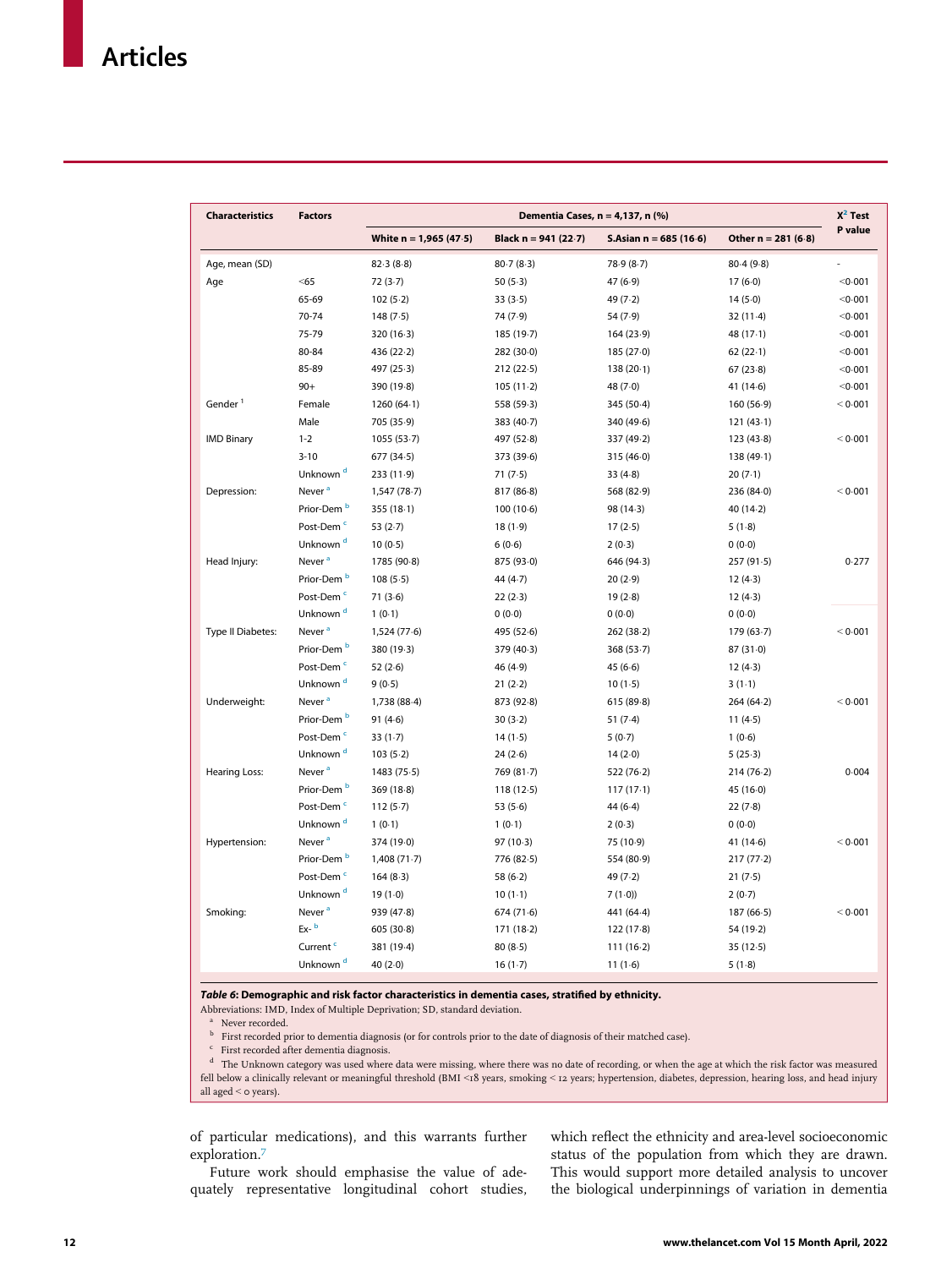risk by these demographic factors, paving the way for more inclusive therapeutic trials, and ultimately for more equitable prevention and treatment of dementia.

## **Conclusions**

Ethnicity and area-level deprivation are independently associated with dementia risk in this deprived multiracial urban population. Understanding the underlying mechanisms by which ethnicity and deprivation confer this increased risk of dementia could enhance dementia prevention efforts, making them applicable across ethnoracial and socioeconomic boundaries.

#### Author contributions

Conceptualization and design: PLKB, MJ, JPB, and CRM.

Data curation: PLKB, MJ, SH, JC, GG, RD, AJN, JPB, and CRM.

Formal analysis: PLKB, MJ, JPB, CRM. Investigation: PLKB, MJ, AJN, RD, JPB, CRM. Methodology: PLKB, MJ, NM, CRM. Code lists: PLKB, MJ.

Project administration: PLKB, MJ, AJN, RD, JPB, CRM.

Software: PLKB, MJ, JPB.

Visualisation: PLKB, MJ, SW, CRM. Writing – original draft: PLKB, MJ, CRM.

Writing- review & editing: All.

Guarantor: PLKB and CRM.

The corresponding author attests that all listed authors meet authorship criteria and that no others meeting the criteria have been omitted.

#### Ethics approval

Ethical approval was not required as patient-level data are anonymised and aggregated patient data are reported in this study. All GPs in the participating east London practices consented to the use of their anonymised patient data for research and development for patient benefit.

#### Transparency statement

The manuscript's guarantor affirms that this manuscript is an honest, accurate, and transparent account of the study being reported; that no important aspects of the study have been omitted; and that any discrepancies from the study as planned (and, if relevant, registered) have been explained.

## Copyright/license for publication

The Corresponding Author has the right to grant on behalf of all authors and does grant on behalf of all authors, [a worldwide licence](http://www.bmj.com/sites/default/files/BMJ%20Author%20Licence%20March%202013.doc) to the Publishers and its licensees in perpetuity, in all forms, formats and media (whether known now or created in the future), to (i) publish, reproduce, distribute, display and store the Contribution, (ii) translate the Contribution into other languages, create adaptations, reprints, include within collections and create summaries, extracts and/or, abstracts of the Contribution, (iii) create any other derivative work(s) based on the Contribution, (iv) to exploit all subsidiary rights in the Contribution, (v) the inclusion of electronic links from the Contribution to third party material where-ever it may be located; and, (vi) licence any third party to do any or all of the above.

## Data sharing statement

In accordance with NHS Digital's Information Governance requirements, the study data cannot be shared.

#### Declaration of interests

All authors have completed the ICMJE uniform disclosure form at www.icmje.org/coi\_disclosure.pdf and declare: all authors had financial support from Bart Charity (MGU0366) for the submitted work. Dr. Cuzick reports grants from Barts charity, outside the submitted work. Dr. Giovannoni reports personal fees from Abb-Vie, grants and personal fees from Biogen, grants and personal fees from Canbex, personal fees from GW Pharma, grants and personal fees from Merck-Serono, grants and personal fees from Novartis, grants and personal fees from Teva, personal fees from Fiveprime, grants and personal fees from Roche, personal fees from Synthon BV, grants and personal fees from Bayer-Schering, personal fees from Eisai, personal fees from Elan, personal fees from Genentech, personal fees from GSK, grants and personal fees from Ironwood, personal fees from Pfizer, grants and personal fees from Genzyme/Sanofi, grants from UCB Pharma, outside the submitted work. Dr. Dobson reports grants from Barts Charity, grants from MS Society of Great Britain, grants from Horne Family Charitable Trust, grants and personal fees from Merck, personal fees from Roche, grants and personal fees from Biogen, personal fees from Teva, personal fees from Sanofi Genzyne, grants from Celgene, personal fees from Janssen, outside the submitted work. Dr. Noyce reports grants from Parkinson's UK, grants from Virginia Kieley benefaction, grants and non-financial support from GE Healthcare, personal fees from Profile, Bial and Britannia, outside the submitted work. Dr. Marshall reports personal fees from GE Healthcare, outside the submitted work. All other authors have no financial relationships with any organisations that might have an interest in the submitted work in the previous three years; no other relationships or activities that could appear to have influenced the submitted work.